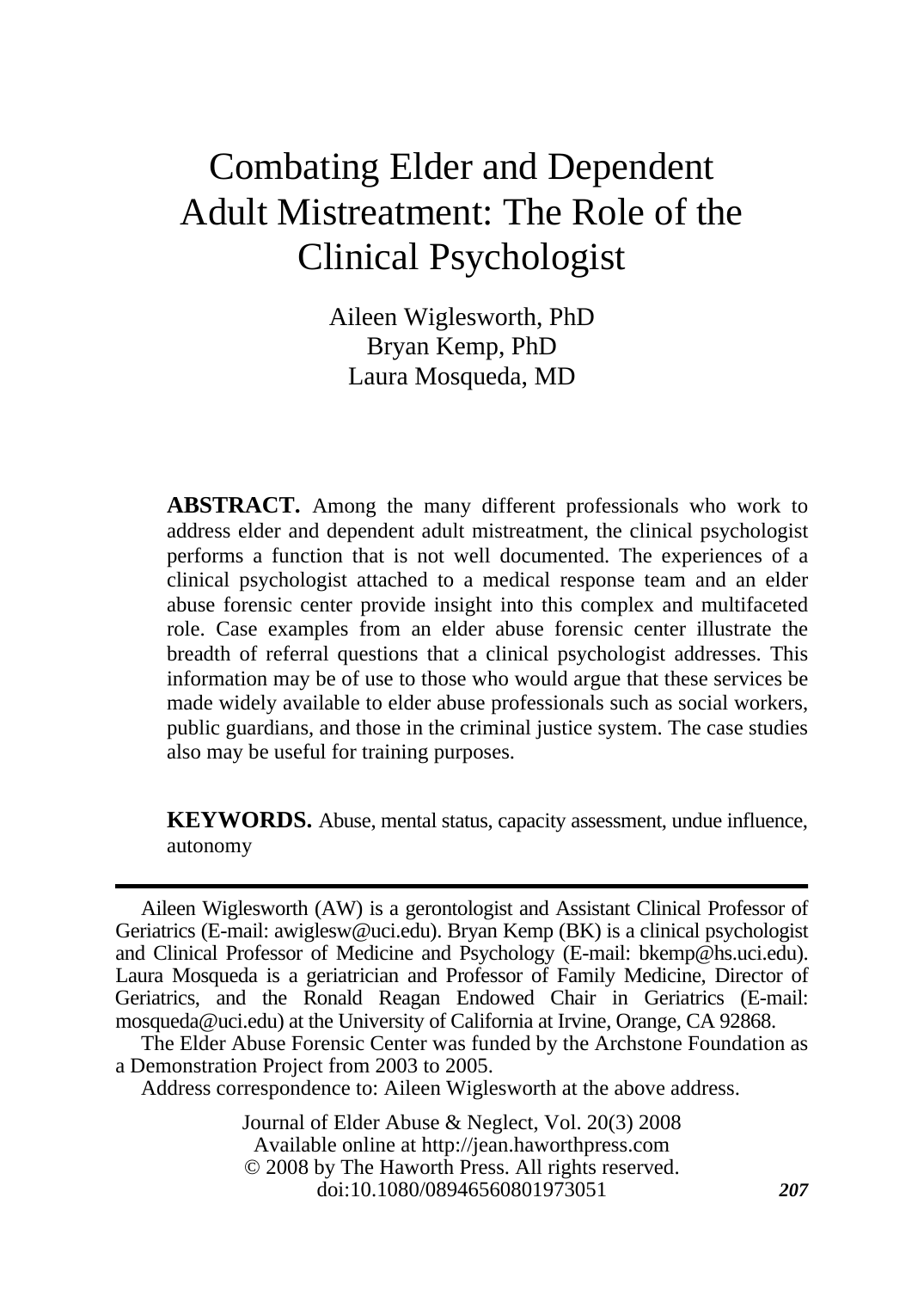### *INTRODUCTION*

The multidisciplinary nature of elder abuse case management is widely recognized; multidisciplinary teams are meeting and collaborating to address difficult cases. Typically these teams are composed of first responders such as adult protective service (APS) workers, long-term care ombudsmen, and law enforcement officers, as well as specialized professionals such as nurses, physicians, public guardianship deputies, criminal justice investigators, prosecutors, and mental health professionals. In Orange County, California, we have introduced effective multidisciplinary approaches to address elder mistreatment including a medical response team and an elder abuse forensic center (Mosqueda, Burnight, Liao, & Kemp, 2004; Wiglesworth, Mosqueda, Burnight, Younglove, & Jeske, 2006). Our experience has taught us that elder-mistreatment professionals place a high value on having access to a clinical psychologist who specializes in assessing mistreatment victims, and that these experts utilize the psychologist's skills to address a broad range of issues that can occur in complex cases.

The literature on elder mistreatment refers to the need for mental status assessments to determine cognitive or decision making capacity and susceptibility to undue influence. Physicians and/or psychologists typically perform these assessments, which often are used to address allegations of financial abuse or inform conservatorship proceedings (Blum, 1999; Kemp & Mosqueda, 2005; Quinn, 2002; Spar, Hankin, & Stodden, 1995). The medical literature on decision making capacity focuses on patients' capacity to consent to medical treatment or medical research (Cairns et al., 2005; Dunn, Nowrangi, Palmer, Jeste, & Saks, 2006; Ganzini, Volicer, Nelson, & Derse, 2003; Grisso, Appelbaum, Mulvey, & Fletcher, 1995; Kim, Karlawish, & Caine, 2002). Other literature focuses on legal professionals who need to recognize and address capacity issues with older adults, for example, testamentary capacity and guardianship (American Bar Association Commission on Law and Aging & American Psychological Association, 2005; Marson, Huthwaite, & Hebert, 2004; Peisah, 2005; Shulman, Cohen, & Hull, 2005; Simon, 2002), or the clinicians who assist them in making these determinations (Kim et al., 2002; Moye, 1999; Raymont, 2002; Simon, 2002; Sullivan, 2004). Although there is overlap in the roles played by physicians and psychologists in these kinds of assessments, this article emphasizes the breadth of the clinical psychologist's usefulness to elder and dependent adult mistreatment victims and professionals from standardized screening for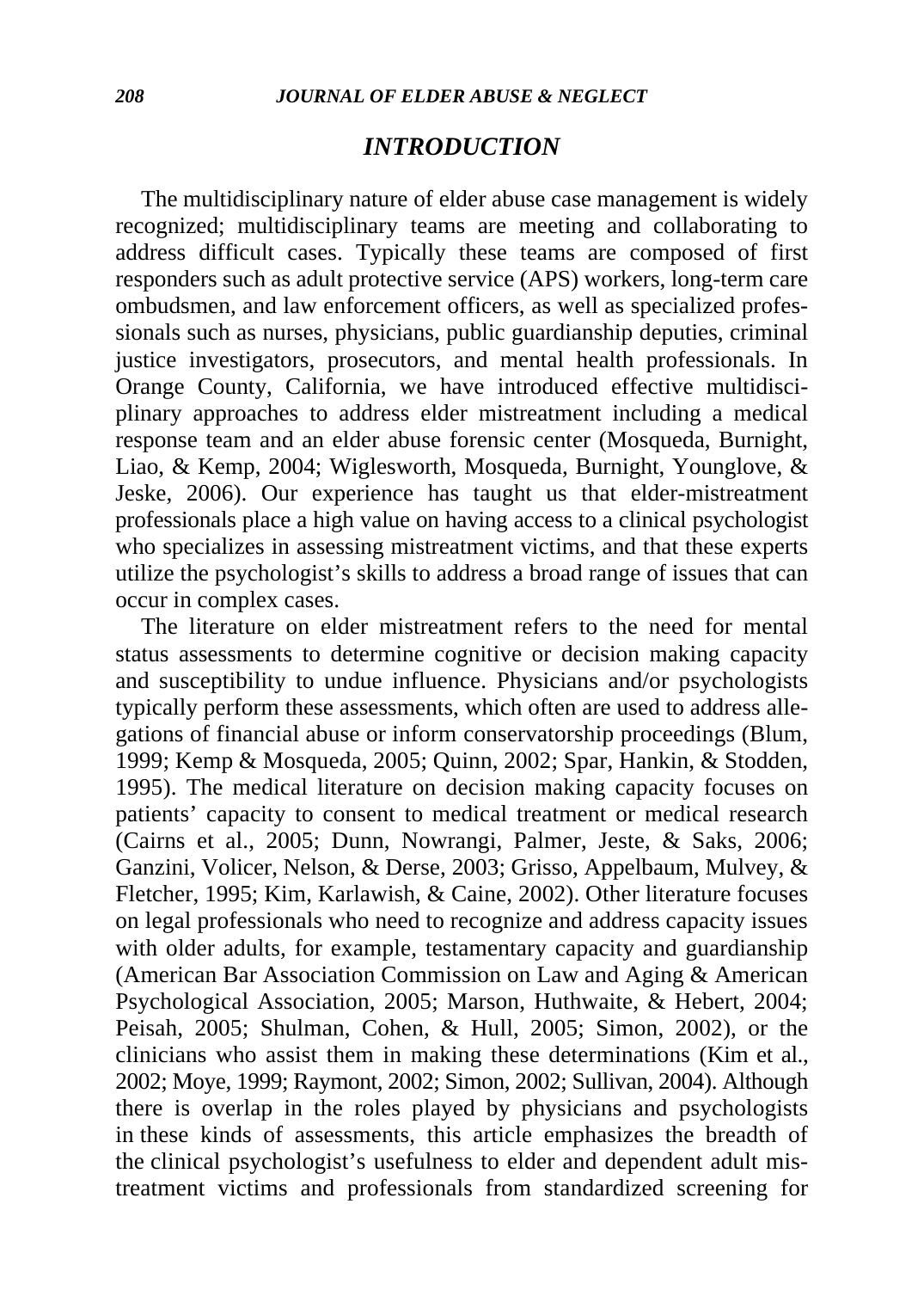cognitive deficits to expert observation and assessment of the complex relationships that constitute undue influence. A psychologist with expertise and training in elder mistreatment can attest to a wide array of decision making abilities that dictate ongoing independence when they are present and promote vulnerability when they are absent. In addition, a psychologist who works in elder mistreatment can recognize and testify to the psychological consequences of abuse. Based on a psychologist's evaluation and suggestions, APS workers have a better understanding of their clients' needs for services, especially mental-health treatment. The role of the clinical psychologist in elder mistreatment is invaluable whether it be as a consultant to a case worker looking for direction in meeting the needs of his or her client, a criminal investigator looking to establish the vulnerability of an alleged victim, or a prosecutor assessing the ability of an alleged victim to serve as a witness to his or her own mistreatment.

In a previous study (Wiglesworth et al., 2006), responses to followup surveys for cases referred to the Elder Abuse Forensic Center (EAFC) during one year (November 2003–2004) were statistically analyzed to assess satisfaction with the center. Cases referred by APS workers, long-term care ombudsmen, law enforcement, or a district attorney were discussed in biweekly meetings of the EAFC collaborators (see Figure 1). The outcomes of the discussions were recommendations for specific follow-up activities. The survey responses indicated that the collaborators assigned to these cases agreed that the EAFC made a significant difference in their efficiency and effectiveness as elder-mistreatment professionals (Wiglesworth et al., 2006). Qualitative analysis of free-form comments on these surveys showed that the most frequently occurring category of statement was a report of improved efficiency or effectiveness, or a positive outcome that was the result of the availability of a timely mental-status evaluation conducted by a clinician from our medical response team (also called the Vulnerable Adult Specialist Team [VAST]). The cognitive-status evaluation was the most frequent type cited, but many other types of psychological or functional capacity assessments also were mentioned. These preliminary findings inspired a more comprehensive study of text materials from EAFC case files regarding the role of the VAST clinicians, especially the clinical psychologist for the EAFC (BK). The physicians (all geriatricians) were more likely to focus on medical than mental health issues, and their work overlapped with that of the clinical psychologist, especially in the area of assessing mental capacity when a dementing illness was suspected.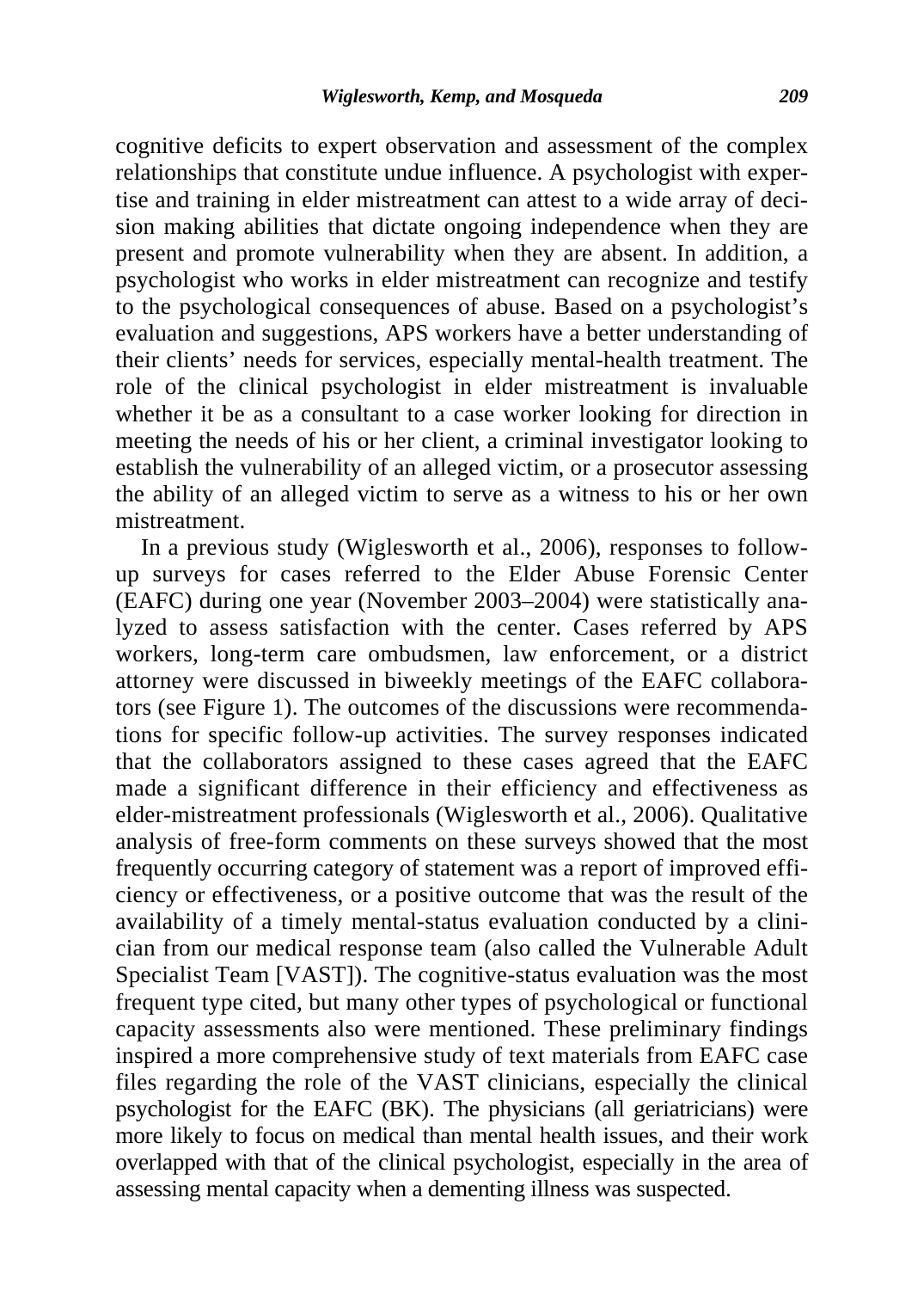FIGURE 1. Elder abuse forensic center member groups.

Long-term care ombudsman **Sheriff's department** District attorney's office ■ Adult protective services (APS) Vulnerable adult specialist team  $(VAST)^a$ **Public administrator/public guardian Dlder adult services**b Victim witness assistance program Human options<sup>c</sup>

<sup>a</sup>A medical-response team (geriatricians and clinical psychologists) described elsewhere (Mosqueda et al., 2004). <sup>b</sup>County mental-health services. <sup>c</sup>Domestic-violence services.

# *METHODS*

# *The Study Sample*

Throughout a 21-month period (December 2003–August 2005), 238 cases were referred to the EAFC. Of the 238 cases, 124 (52%) were referred to the VAST to request services such as a home visit for the purpose of investigating a specific referral question or a review of medical records. Of these 124 cases, 93 (75%) resulted in completed home visits by medical professionals—a geriatrician (33), a psychologist (44), or both together (16). Of the 93 home visits, 87 called for a mental-status evaluation of the alleged victim or, in several cases, of the alleged perpetrator.

## *The Research Data*

A researcher with broad experience of elder mistreatment cases (AW) conducted qualitative analysis of both 93 home-visit reports written and filed by the VAST clinicians and free-form comments from 353 EAFC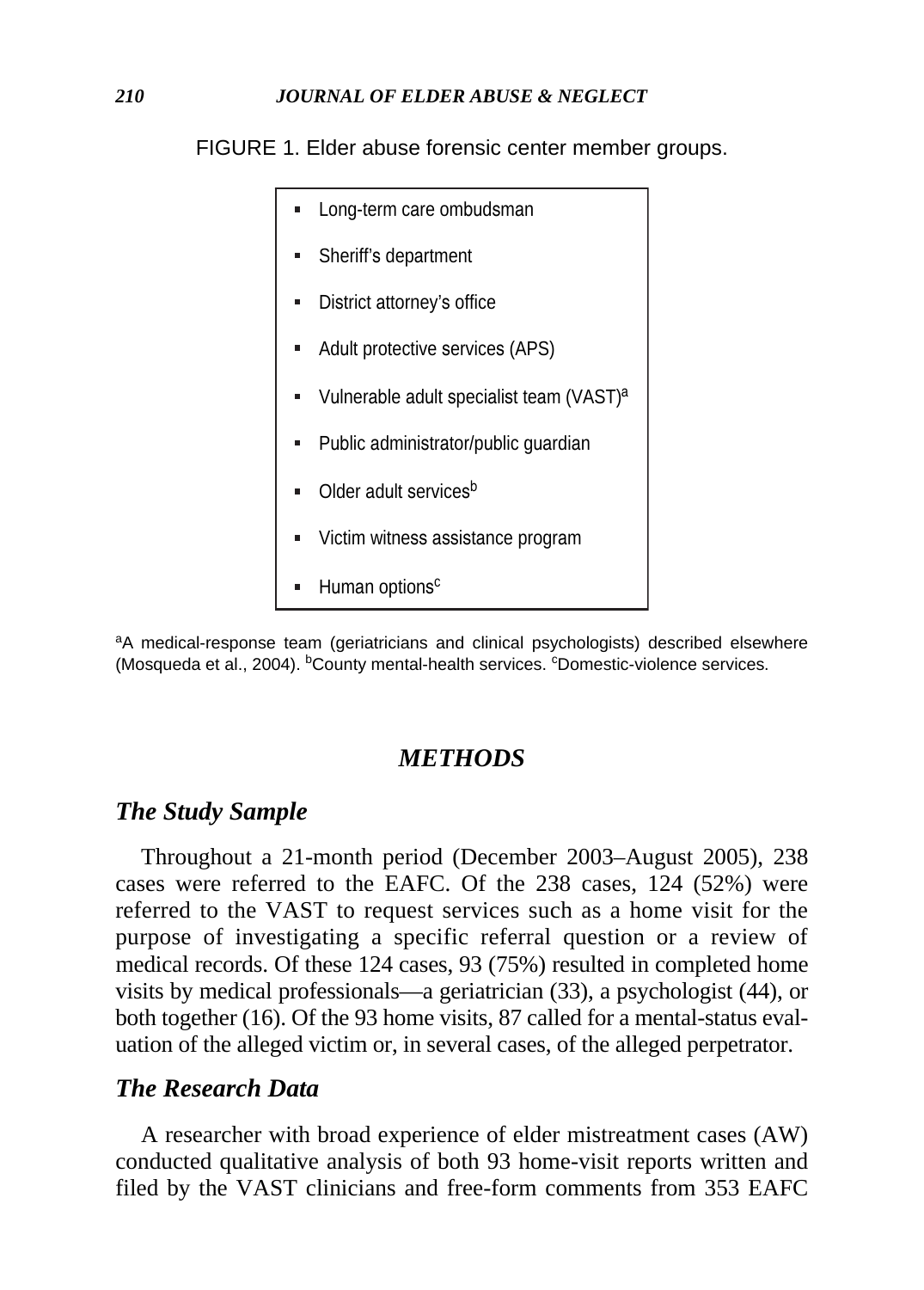surveys of the expert collaborators (multiple surveys were associated with a single case given that more than one collaborator typically was involved in the EAFC referral). From these texts, a comprehensive list of the categories of mental and psychological status assessments conducted during 87 home visits (an average of 1.67 assessment types per case) was produced (see Table 1). The first item in Table 1 (the most frequent referral reason) concerned financial abuse cases that required an expert opinion about the mental capacity of the alleged victim. Such an opinion can be the trigger for moving to protect a victim's assets and instigating criminal prosecution or abandoning the case when the alleged victim is found to retain capacity for financial decision making. Additionally, the psychologist often provided a preliminary assessment of a client's need for psychological services (although it was seldom the primary impetus for the referral), and social workers utilized this information as they developed care plans for services for their clients. For example, an APS client originally referred for a capacity assessment was discovered to have a psychotic disorder as well as a cognitive impairment. This important and previously unrecognized information assisted with developing an appropriate care plan. Each of four other referral reasons was important in about one quarter of the cases. (1) Pursuit of conservatorship in California requires a documented declaration of capacity from a qualified

| Reasons for referral                                                      | Number<br>of cases |
|---------------------------------------------------------------------------|--------------------|
| Assess mental capacity regarding vulnerability to financial exploitation. | 42                 |
| Assess need for psychological services.                                   | 28                 |
| Assess capacity regarding conservatorship.                                | 22                 |
| Assess capacity as witness and/or historian.                              | 22                 |
| Assess for undue influence.                                               | 22                 |
| Assess capacity to live independently.                                    | 20                 |
| Assess relationship with alleged perpetrator for evidence of abuse.       | 10                 |
| Assess for psychological consequences of abuse.                           | 6                  |
| Assess capacity to select caregiver or caregiving situation.              | 5                  |
| Assess client's status as a dependent adult under the law.                | 3                  |
| Assess capacity to decide to marry.                                       | 2                  |
| Assess capacity to refuse medical services.                               | 2                  |
| Assess dementia versus delirium.                                          | 2                  |
| Assess capacity to choose to have a sexual relationship.                  |                    |
| Assess capacity to mange finances.                                        |                    |

TABLE 1. Reasons for referral for psychological consultation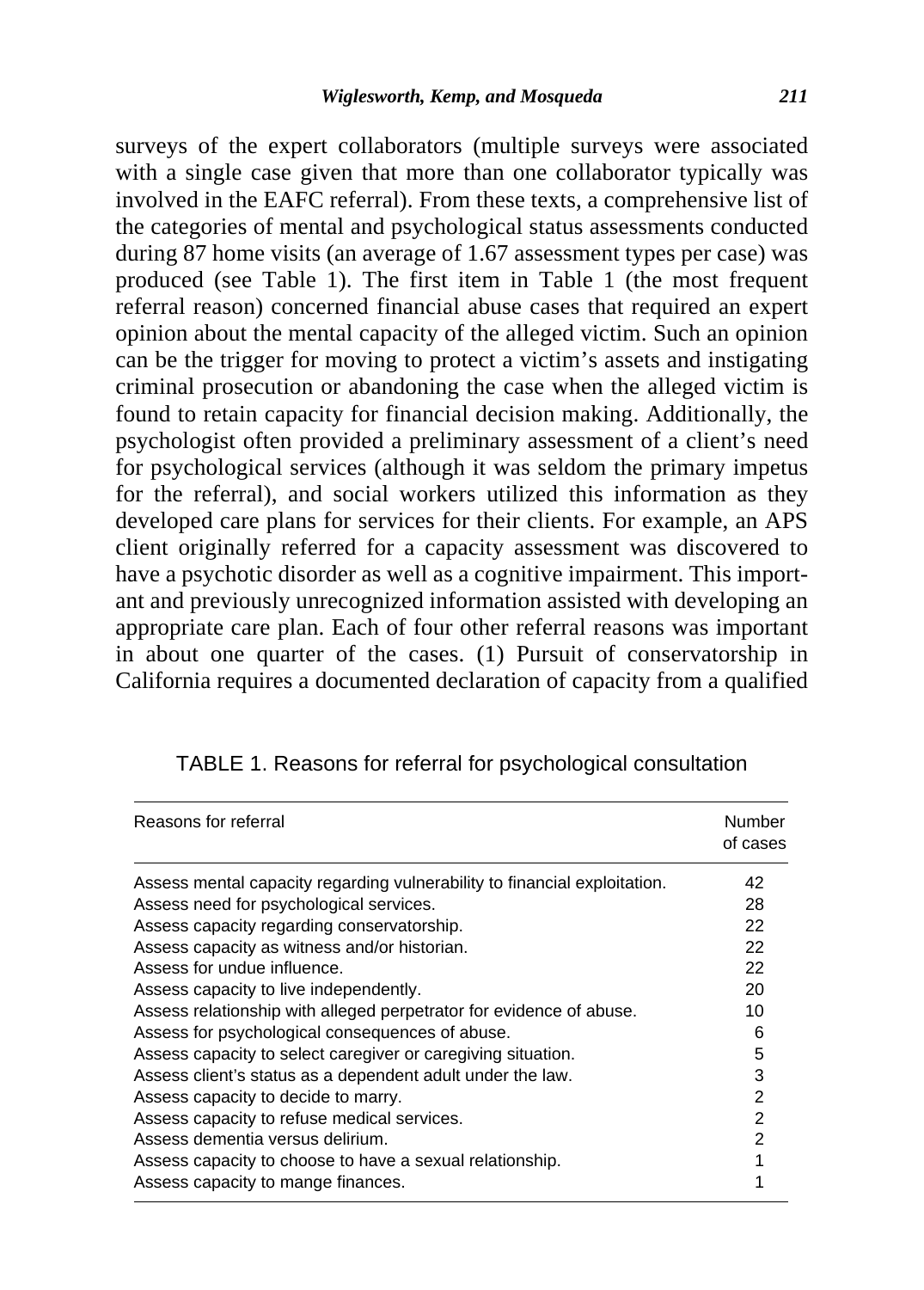professional, ordinarily provided by the older adult's physician. However, when a vulnerable adult in the community has no physician or medical coverage or simply refuses to leave his or her home, a home visit to assess capacity can make it possible both to move conservatorship proceedings forward and to build a case for placing the adult in a safer environment. Whether to pursue a criminal case of elder abuse may depend on (2) the reliability of the victim to testify as witness to the alleged crime, or (3) the prosecution's ability to prove that the elder was unduly influenced rather than freely choosing to dispose of assets. Although (4) capacity to live independently might be best assessed by specialists in other disciplines, such as occupational therapy, a clinical geriatric psychologist can assess not only functional abilities but also whether psychological dysfunction impairs the ability to live safely in the community. Nine additional reasons for referral listed in Table 1 address the referring parties' need for expert assistance as they investigate allegations, provide services, and protect the client's rights. The case studies that follow, derived from deidenitified EAFC documents, depict these referral types and focus on the assessments needed to address them.

Conducting assessments in the home environment while partnering with social services professionals places certain constraints on the psychologist's methods and requires him or her to select assessment procedures that are not only relatively quick and portable but also as reliable and valid as possible. The case studies illustrate the psychologist's general approach: an interview plus screening for specific conditions. The interview begins with the client's social and medical history followed by an assessment of functional status (activities of daily living and instrumental activities of daily living), a typical day, and social activities. The cognitive assessment follows and includes tests of abilities related to capacity for processing information and making decisions. Examples of processing abilities are orientation, short- and long-term memory, and language skills. The ability to make decisions is associated with executive functions such as logic, judgment, planning, organizing, and insight. Additional tests of ability may be dictated by the referral question, for example, managing one's own financial affairs requires reading comprehension. Screening tools, such as a mental-status exam, clock drawing, proverbs (common proverbs are read and the subject is asked to explain the general meaning), or similarities (the subject is asked to indicate the similarities between pairs of things), provide information on specific capacities as well as for categorizing and staging of dementias. Screening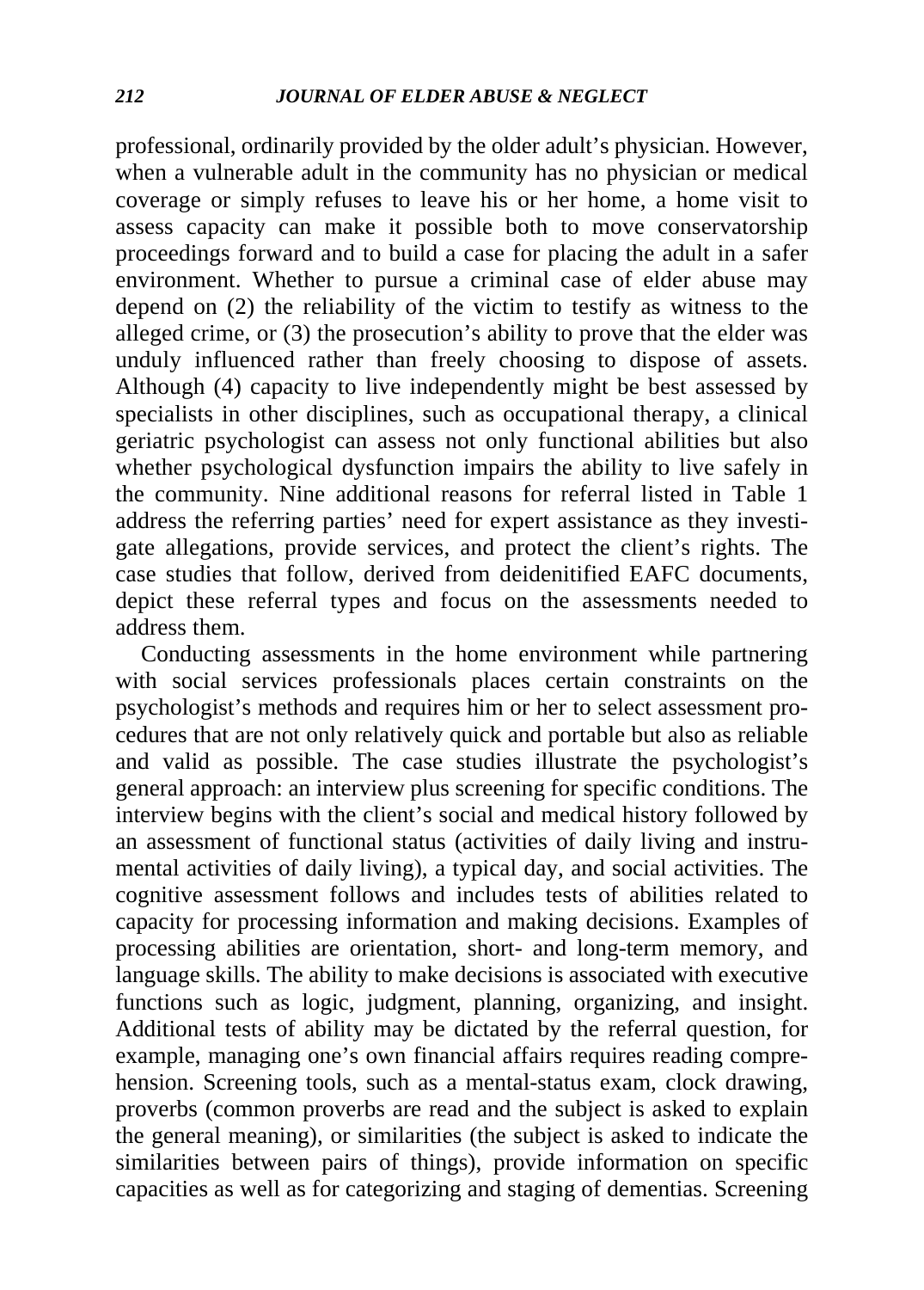instruments also aid in diagnosis of focal deficits, such as stroke and brain trauma, as well as developmental disabilities. Finally, emotional status is assessed. Mental status is affected by psychoses and mood disorders, such as major depression, and these are diagnosed through observation and diagnostic interviewing techniques as per the *Diagnostic and Statistical Manual of Mental Disorders* (American Psychiatric Association, 2000). The assessment of undue influence draws from the overall interview; the psychologist seeks to uncover current or past sources of vulnerability such as social isolation, poor health, functional disability, or grief. Although each of the cases involved an extensive interview and screening, typically lasting from one to two hours, the narratives focus on the exposure of deficits and vulnerabilities.

# *CASE EXAMPLES*

#### *Case 1*

Mr. L, a 91-year-old White male, was referred to the EAFC for a mental-status evaluation related to allegations of financial abuse. Mr. L was an apparent victim of a foreign lottery scam. He had received several phone calls telling him that he had won a sweepstakes lottery and that he needed to send in money to take care of some parts of the claim. He had reportedly mailed more than \$43,000 throughout several months. He never received the promised sweepstakes payoff. The purpose of the evaluation was to determine if Mr. L had impaired mental capacity and was subject to undue influence that contributed to his victimization.

Mr. L was interviewed at home by the VAST clinical psychologist in the presence of an APS social worker.

Mr. L's wife had died 2.5 years prior and he was still having difficulty adjusting to her loss. His home was paid for and more than adequate for his needs, but he needed some assistance and this was provided by a combination of paid and voluntary workers. Although one of his two children lived in the vicinity, there appeared to be some tension in the relationship. He had a few friends in the neighborhood but mostly kept to himself. He recently stopped attending church and had received some support and guidance from APS.

Mr. L's medical history included diabetes and hypertension. He had a primary physician, kept regular appointments, and took several medications. He denied having seen a psychiatrist or psychologist in the past and believed that his health status was fairly good.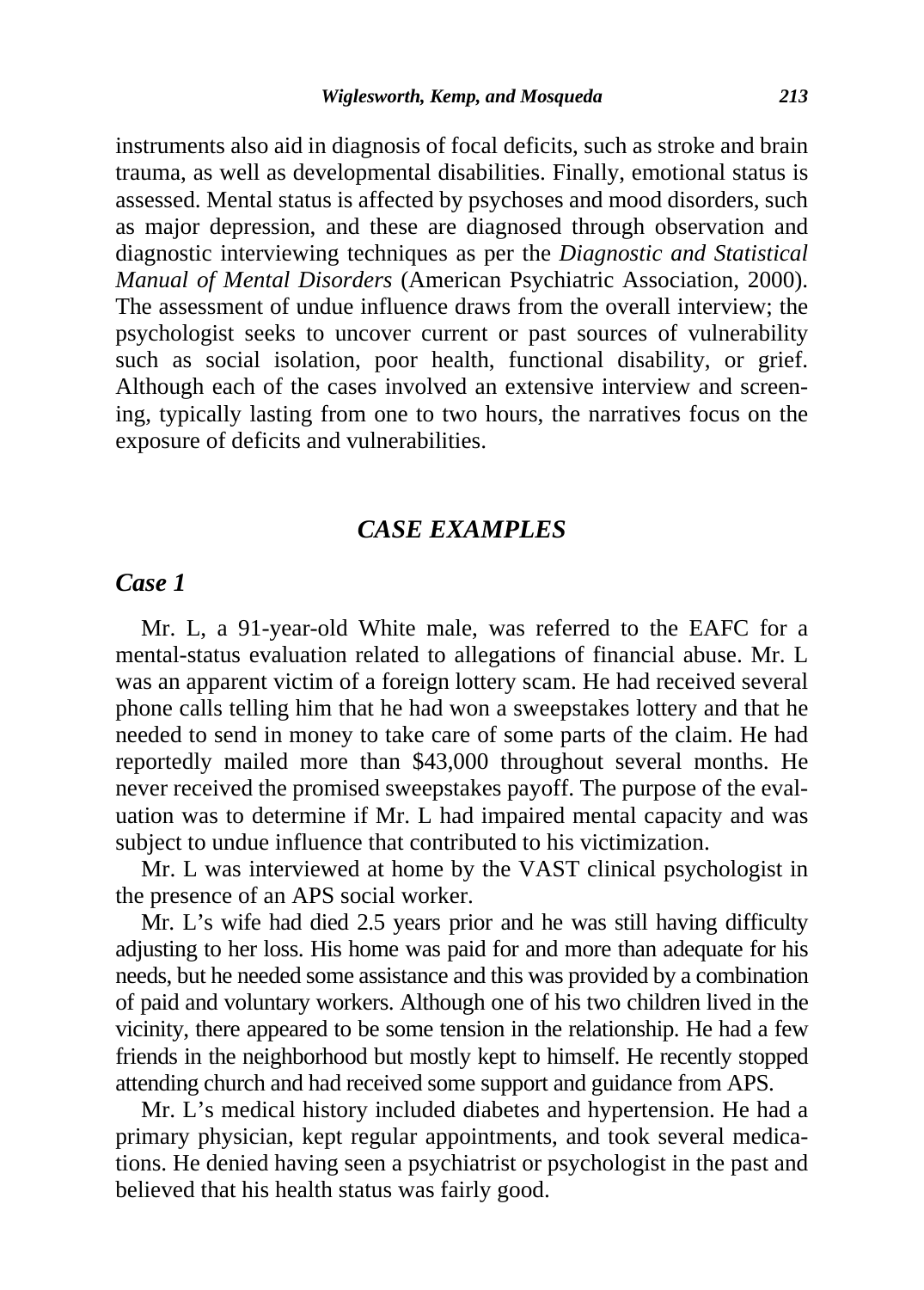Mr. L reported needing no help with activities of daily living (eating, ambulating, making transfers, bathing, toileting, dressing, and grooming) but he exhibited a shuffling gait and a decreased ability to do transfers. He needed help with some instrumental activities of daily living (those assessed included shopping, doing chores, managing financial affairs, transportation, making and keeping appointments, dealing with emergencies, housekeeping, and preparing meals).

Mr. L was cooperative but argumentative during the mental-status evaluation. He thought that he could answer some of the questions more easily than he actually did. He was able to recite adequately the months of the year both forward and in reverse. He could register three words with no difficulty and he could recall three out of three words after two minutes. However, he had difficulty with higher-order tasks. He could not adequately draw a clock and he demonstrated impaired judgment on similarities and proverbs. He had difficulty recalling his personal history. His language for the most part was intact and he still did math calculations well (he had been a high school math teacher).

Emotionally, Mr. L was still grieving from the death of his wife. He had difficulty sleeping, had lost interest in some of his activities, ruminated about the loss of his wife, and claimed to be more irritable than he used to be. He had not sought counseling or received medication to help him deal with this grief. The psychologist believed Mr. L did not have a major depression but a prolonged grief reaction. From Mr. L's reports, it appeared that his wife had been the primary decision maker and he felt she would have advised him against investing in the lottery. He was very upset with himself for losing money to a scam.

The psychologist assessed Mr. L with a mild cognitive impairment marked primarily by deficits in judgment and reasoning. He was also in a prolonged state of grief following the death of his wife. Both contributed to Mr. L's vulnerability to making unwise transactions with people who passed themselves off to be from a foreign lottery. The psychologist recommended that Mr. L be treated for his prolonged grief reaction and followed periodically to prevent further victimization and reevaluate his safety living alone.

### *Case 2*

Mrs. F, a 69-year-old White female referred to the EAFC, was known to have a history of psychiatric disorder and the APS worker suspected that she also had an undiagnosed dementing illness. In addition to the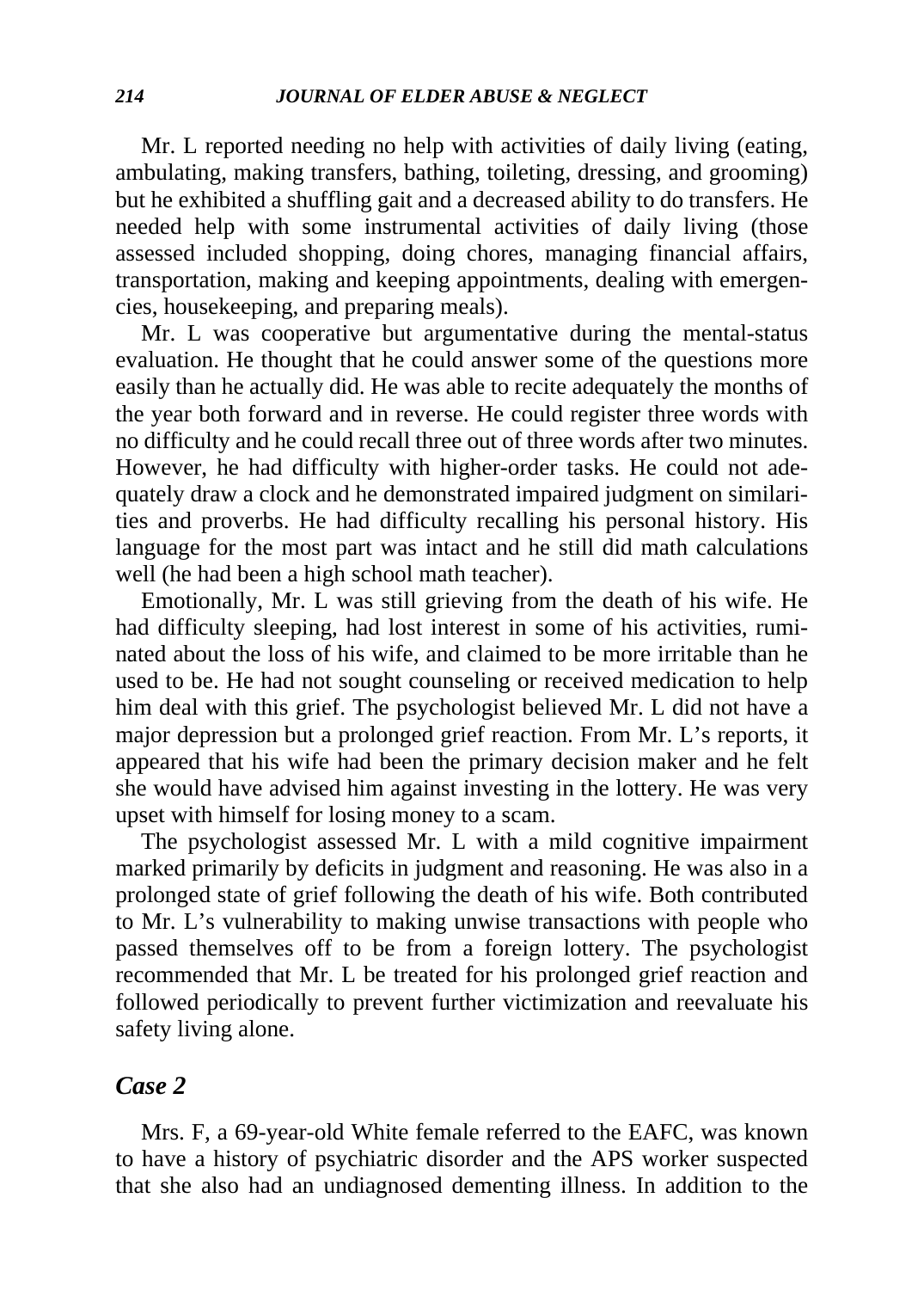concerns about her self-care, there were reports that people had taken advantage of her financially and possibly robbed her bank account of about \$8,000. The psychologist was asked to assess Mrs. F's capacity to live independently, as well as her need for psychological services. The psychologist also was to assess whether a decline in her cognitive functioning might have contributed to her vulnerability to the alleged financial exploitation.

The psychologist interviewed Mrs. F in her home with an APS social worker and an investigator from the sheriff's department present. Mrs. F was cooperative but guarded and difficult to interview because of her tangential thinking and her distractibility.

The psychologist observed that Mrs. F's small condominium was in a terrible state of repair with debris strewn about the house; food on the floor, in the cupboards, and on the counters; trash heaped up; broken tiles in the ceiling; and clothes piled up everywhere. Mrs. F appeared to be estranged from much of her family; few people visited her and she alluded to difficulties with family members. She said she had friends who were neighbors nearby in the complex, but the quality of these relationships was hard to evaluate. Her son had recently taken over management of her financial affairs, but she was resistant to further assistance.

Mrs. F reported that she was in good health. Her medical history included glaucoma and kidney stones. Mrs. F also had a significant psychiatric history and reported being hospitalized at least twice. The diagnoses at the times of her admissions were not clear. Her most recent psychiatric hospitalization was 1.5 years prior. She had a primary care doctor and reported that the only medicines she took were for her glaucoma. She was not taking any psychotropic medicines. She denied using alcohol.

Mrs. F was physically able to perform activities of daily living independently but did not regularly bathe, dress, or attend to personal hygiene. She was unable to perform most instrumental activities of daily living; she could not handle emergencies, shop for herself, manage finances, make and keep doctor's appointments, or drive.

On short-term memory testing, Mrs. F registered three out of three words but only after five trials because of her tangential and uninhibited thinking processes. After two minutes she was unable to recall any of the three words. Her language was intact and although she was able to name most gross objects she had difficulty with fine detail. She was unable to correctly draw a clock diagram; she used Roman numerals, only used part of the circle to make the numbers, and was unable to put the hands at the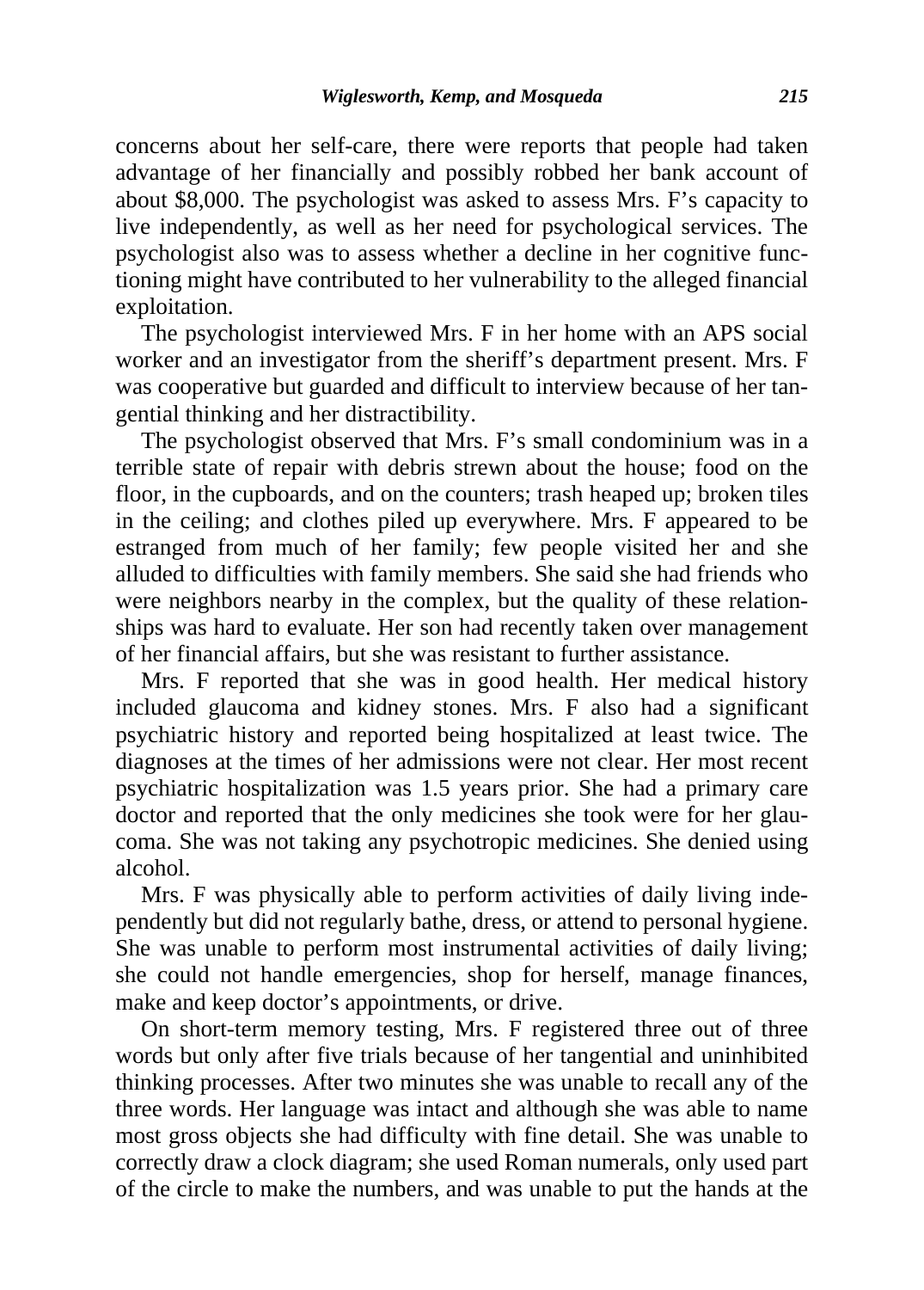indicated hours. Mrs. F could not do similarities and had difficulty even grasping the concept of the task. She could not logically sequence a series of numbers. Her thought processes were very concrete and tangential. She used a lot of clanging, rhyming jargon in her speech; she discussed her "shabby" house and then rhymed words with "shabby." She was unable to solve everyday problems.

Mrs. F displayed delusions involving broadcasts from the radio, communications with the neighbors, and misunderstanding of what some of the next-door neighbors were doing. She also experienced auditory hallucinations; she would stop the interview and pay attention to other messages coming through the radio. She believed that some of the neighbors were trying to annoy her by making excess noise such as with their washing machines, although washing machines were not allowed in the building. Mrs. F also periodically was agitated during the interview and at times became verbally aggressive toward the sheriff. Mrs. F did not appear to be depressed or especially anxious. She said she was lonely and missed involvement with her family.

The psychologist concluded that Mrs. F had a severe dementia characterized by prominent frontal, executive deficits. It was difficult to determine the underlying etiology without a further work-up. Additionally, Mrs. F had a delusional, paranoid disorder that seemed to be independent of her dementia but could not be diagnosed without a further work-up.

The psychologist recommended hospitalization (if necessary, involuntarily) to help work up Mrs. F's problems, give her proper treatment, and lead to proper placement. He advised that she should not continue to live as she was and believed that she would do well if discharged from a hospital to an assisted-living facility. Additionally, he suggested that the sheriff's department and the district attorney investigate the allegations of financial abuse because Mrs. F was quite vulnerable.

### *Case 3*

Mr. G, a White 86-year-old male, was referred for an evaluation of his mental status because of concerns about possible perpetration of abuse of his 84-year-old wife, Mrs. G. Mrs. G had been referred to APS for reports of emotional abuse and possible physical abuse by her husband. While her status was fairly well known, little appeared to be known about Mr. G. The referral request was to determine the alleged perpetrator's mental status in regard to the allegations, observe his relationship with his wife for evidence of abuse, and assess Mr. G's need for psychological services.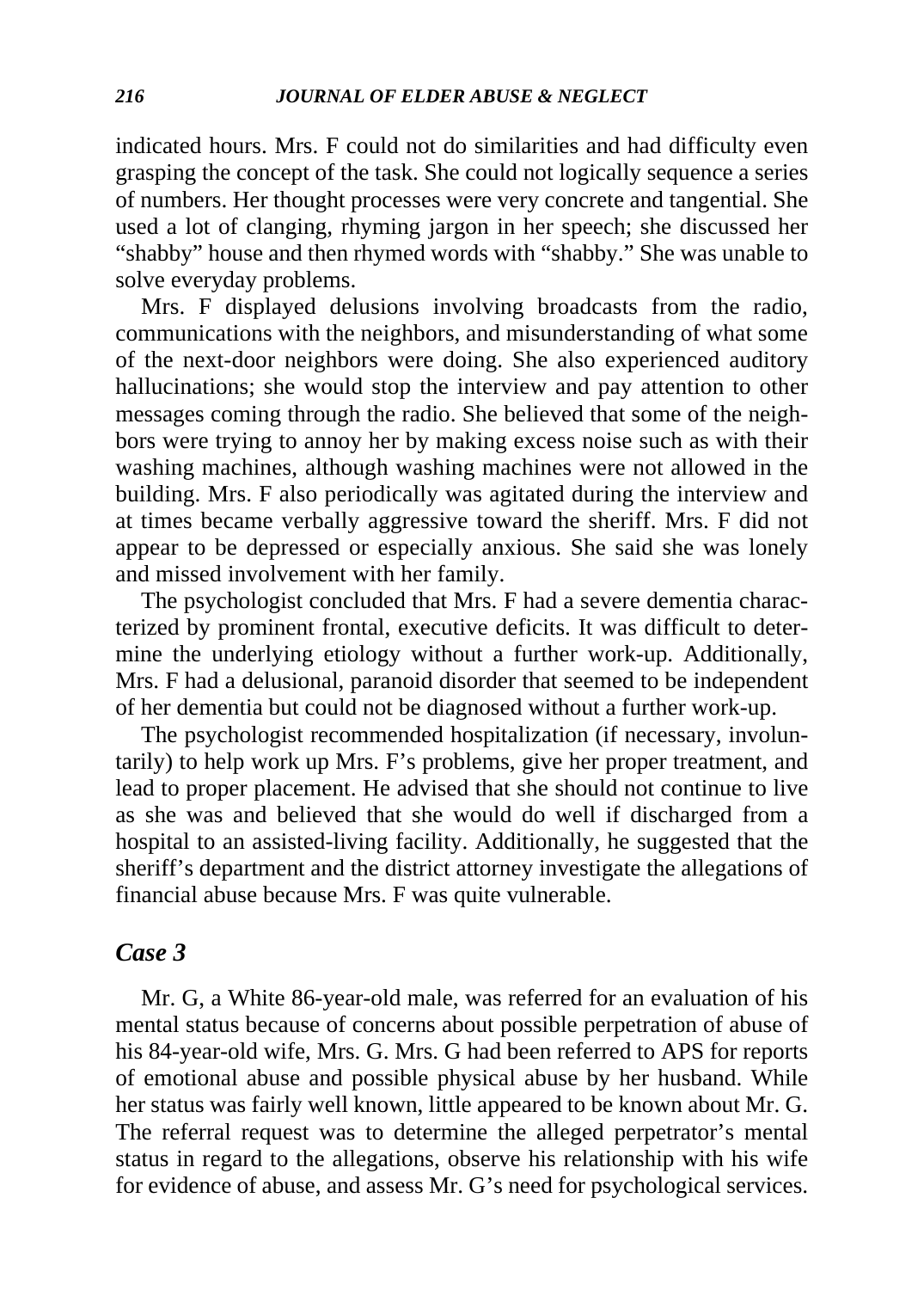The evaluation was done at Mr. and Mrs. G's home and was attended by the APS social worker as well as the psychologist. Mrs. G was also present.

Mr. G related his personal history, stating that his current marriage of 13 years was a second marriage and that he has adult children from his first marriage who live elsewhere. Mrs. G's medical history was significant for a major depression following the death of her mother who had lived with Mr. and Mrs. G up to the time of her death. Mrs. G was treated with a number of medications and eventually with Electroconvulsive therapy (ECT). She had subsequent repeated episodes of depression and repeated treatments with ECT and medications. She appeared to be in partial remission at the time of the interview. She had a very flat affect. Mrs. G required partial assistance with activities of daily living and mostly full assistance with instrumental activities of daily living. She needed supervision with meal preparation, bathing, and ambulation. She could not drive, shop, or pay the couples' bills. When the psychologist briefly and informally assessed her separately, it was evident that she also had cognitive impairments, needed a lot of care, and constantly asked Mr. G for assistance.

In addition to the onset of his wife's major depression and disability, Mr. G had recently experienced the death of his brother. Also, he had been forced to cut back on his social life, giving up his weekly poker games and visits with his friends in order to concentrate his attention on the care of his wife.

The living situation was adequate for the couple's needs in that it provided adequate shelter and was clean and well cared for. Mr. and Mrs. G received minimal support from others. Their families were either deceased or out of the area, and because of her illness, they did not have much of a social life. Their primary source of support seemed to be each other.

Mr. G reported that he was in good health and that he took no medications. He said that he had some history of heart problems that were under good control. When asked more specific questions, he retrieved a bottle of medication, which he said he had taken previously for depression; however, the medication was an antipsychotic. Mr. G was independent in all activities of daily living as well as instrumental activities of daily living. He was cooperative but guarded and moderately hostile during his mental-status evaluation. He was cognitively intact including good recall, memory, judgment, reasoning, and both comprehension and expression of language.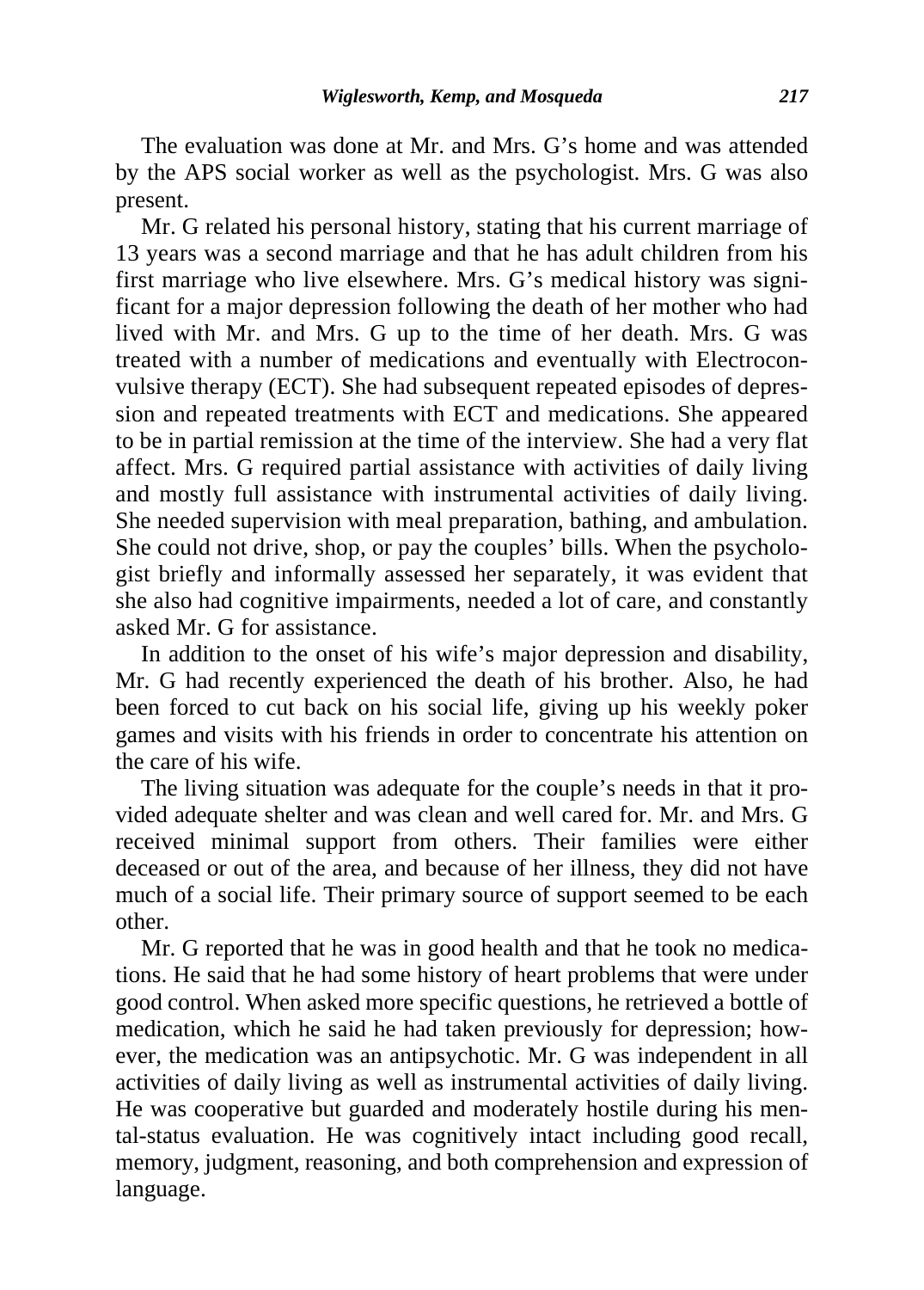Emotionally, Mr. G had a history of irritability, temper outbursts, feeling highly stressed, and depression. His problems with his temper had brought the couple to the attention of law enforcement on several occasions. He was on probation for spousal abuse and had been required to take anger-management classes as part of the terms of his case. Although he stated that the curtailing of his social life because of his caregiver duties did not bother him, the psychologist found reason to doubt this. It was also evident that he was irritated, somewhat stressed by the living situation with his wife, and somewhat agitated. He reported that he needed to go out for walks periodically to calm down. At one point in the interview, when the psychologist asked to see his medications, Mr. G became visibly agitated and appeared to be about to lose his temper. He got up from the table abruptly and went over and read the medication in an angry tone. He presented no symptoms of hallucinations or delusions and the psychologist surmised that his treating psychiatrist or physician gave him the antipsychotic medication to help him with the agitation. At times during the interview Mr. G became more irritated, as well as saddened by some of the content, but quickly tried to pull himself together to show that there was no real problem. Mr. G said that after only two sessions of a court-ordered anger-management course he figured out his problem and stopped attending.

The psychologist diagnosed Mr. G as having an agitated depression, which was in need of treatment. Mr. G also had very low social support and a high level of stress. While these issues may be risk factors for abuse, the psychologist did not determine that any abuse was present. The psychologist recommended that Mr. G be referred back to probation with an indication that he should complete the anger-management course and that he should be referred to his psychiatrist for treatment. He suggested that Mrs. G appeared to have a moderate dementia and would do well in an adult-day health center, while Mr. G needed more social services and social outlets.

#### *Case 4*

Mr. N was a 38-year-old White male with a severe traumatic brain injury of approximately 7-years duration. He was referred to VAST for an evaluation of his mental status because of concerns about possible financial abuse by his girlfriend, with whom he lived. In addition, Mr. N stated that he would like to marry his girlfriend and the question arose as to whether he had capacity to make this kind of decision. His mother, who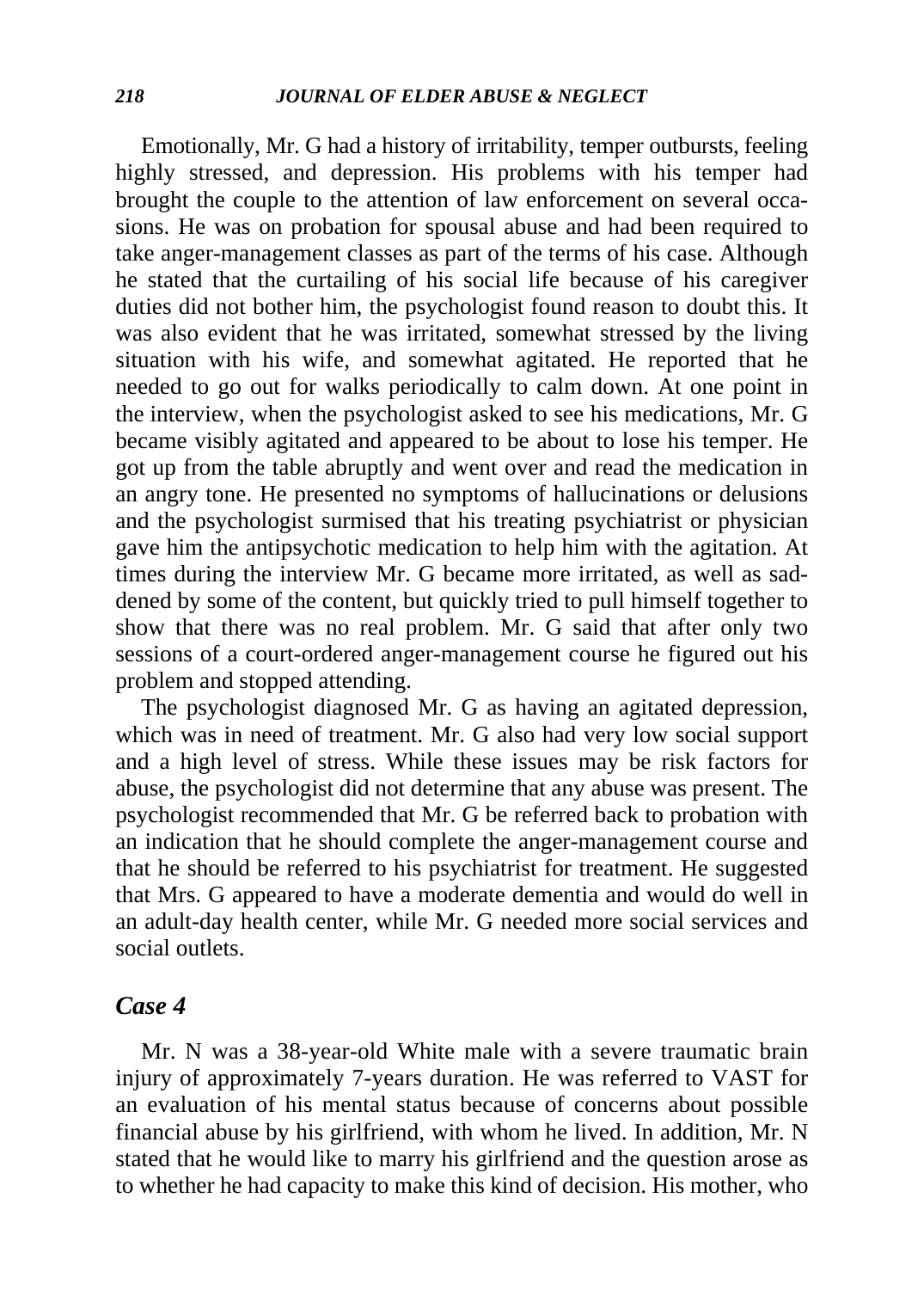reported the alleged financial abuse, was considering having him conserved and expressed her desire to both manage his finances and extract him from his current living situation. This raised additional referral questions regarding his capacity to select a caregiver or caregiving situation and to manage his own finances, as well as the larger question of his need for the protections afforded by conservatorship in lieu of the autonomy he currently experienced. In addition, there was a concern that his girlfriend was encouraging him to withdraw from a rehabilitation program and it was unclear whether he had the capacity to make decisions about his own medical care.

The psychologist conducted the evaluation at a rehabilitation center with the APS social worker in attendance. Mr. N was cooperative, open, and friendly throughout the entire process.

When he gave his personal history, Mr. N alluded to alcohol use and some illegal substance use that led him to have the automobile accident that gave him a traumatic brain injury. Through rehabilitation, he had regained many functions and had the ability to live semi-independently. He reported that his injury gave him a changed perspective on life and that he had discovered Christianity. After rehabilitation, he lived at home with his divorced mother until moving in with his girlfriend six months prior to the interview. Mr. N was attending a rehabilitation center four days a week. He was exploring returning to some level of work and was taking prevocational courses at his rehabilitation center. He was actively involved with his church.

Mr. N had known his girlfriend, M, for a year and a half before moving in with her. Other occupants of the apartment included M's daughter and P, a woman with a disability. M provided care for both P and Mr. N. They lived in a two-bedroom apartment and Mr. N reported sometimes sleeping on the couch or on the floor. However, this did not seem to bother him. Mr. N stated that he preferred the apartment to living at home with his mother because he described his mother as being in conflict with him and not accepting his friendship with his girlfriend. Rather than subjecting himself to the conflict, Mr. N moved in with M. Mr. N's estranged parents both lived within the county where he resided and he appeared to maintain relationships with both of them and with two brothers who did not live nearby.

Mr. N was blind because of his brain injury and saw only shapes and outlines. He was ambulatory, without obvious weakness, and he walked with a white cane. Mr. N also had a seizure history that began approximately eight years prior to the interview. He denied a psychiatric history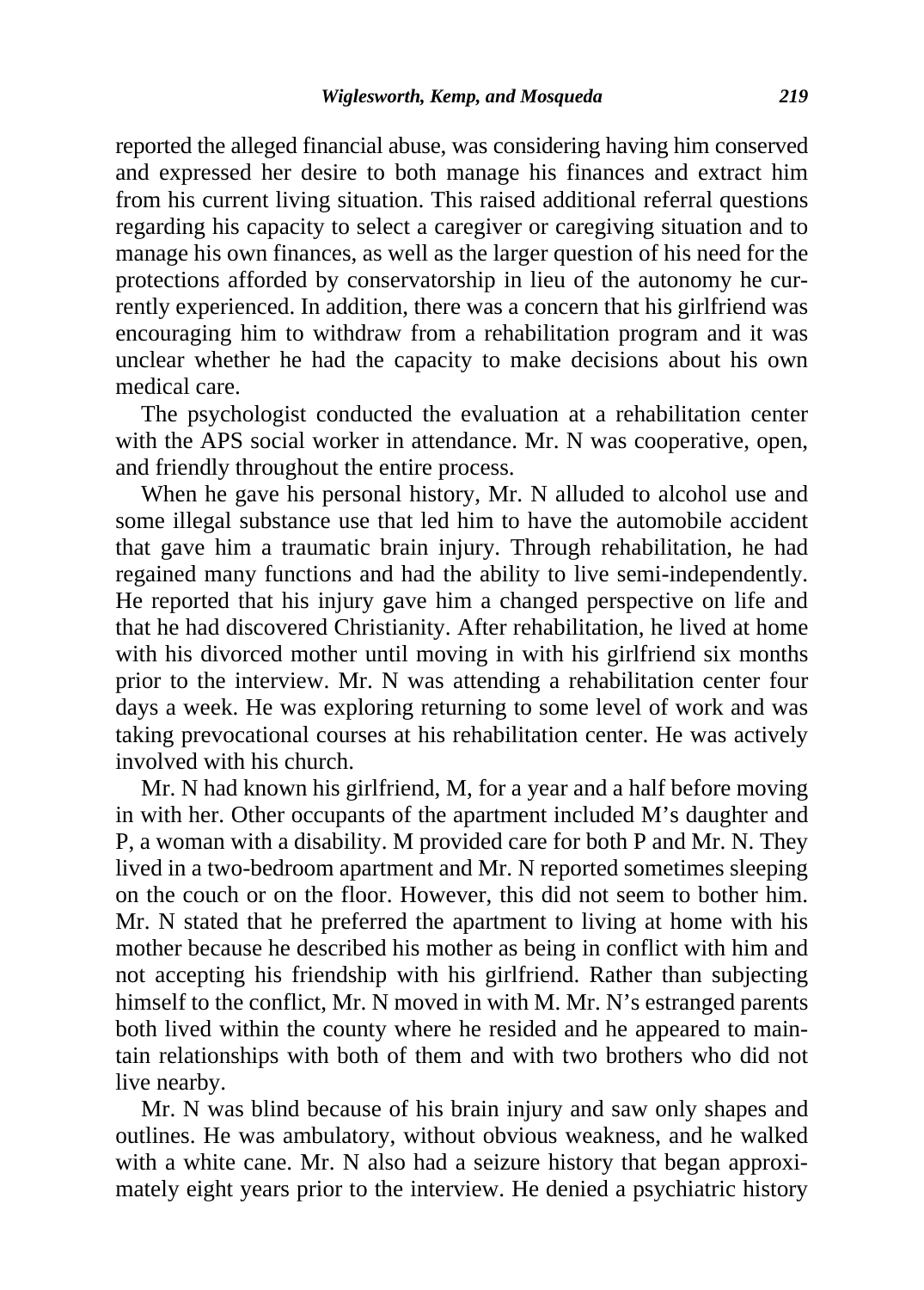but admitted to past substance abuse. He had not seen a psychiatrist or a psychologist other than in his rehabilitation care soon after his injury. Mr. N said that he did not take any medications other than the antiseizure medications prescribed for him.

Mr. N was independent in all activities of daily living. On the other hand, because of his brain injury and his blindness, he needed assistance with shopping, transportation, making and keeping appointments, handling emergencies, and dealing with finances.

Mr. N's mental-status evaluation revealed not only cognitive impairments from his traumatic brain injury but also his substantial remaining abilities. Although his brain injury had made him slow in processing information and made it more difficult for him to deal with learning as well as retrieval, it nonetheless left him with fairly good reasoning, problem solving, and common sense. Mr. N was able to recite the months of the year forward but not in reverse order. However, he could reverse the numbers from 10 to 1. He was able to register three words after two trials and could recall two out of three words after two minutes. He was accurate with similarities up to a fairly high level after he was given an adequate number of trials to grasp the concept. His primary deficits were in complex problem solving, math computation (because he cannot see), and long-term planning. His language was intact and his knowledge of everyday events and his comprehension were just below average for someone with his level of education. Because of his blindness, Mr. N's mental-status evaluation omitted some visual items that are commonly used.

Emotionally, Mr. N was doing well. He was not depressed or anxious. He seemed content with his life. He attended church regularly and found great satisfaction in it, in his rehabilitation center activities, and in his relationship with M. He stated that he and M did not have an intimate relationship and would not until after they were married, consistent with his religious beliefs. He demonstrated an understanding of the marriage relationship and what it means to be married and expressed his reasons for wanting to marry. Furthermore, he had enough insight to seek counseling from a psychologist for both he and M in regards to decisions about marriage. The biggest issue in his life was the conflict that he faced between his mother's position regarding his girlfriend and his own feelings toward his girlfriend.

The psychologist concluded that although Mr. N had significant cognitive impairments, he did not meet the criteria for dementia. Mr. N had the capacity to make decisions involving his living arrangements, marital status, and health care. However, he apparently lacked the ability to manage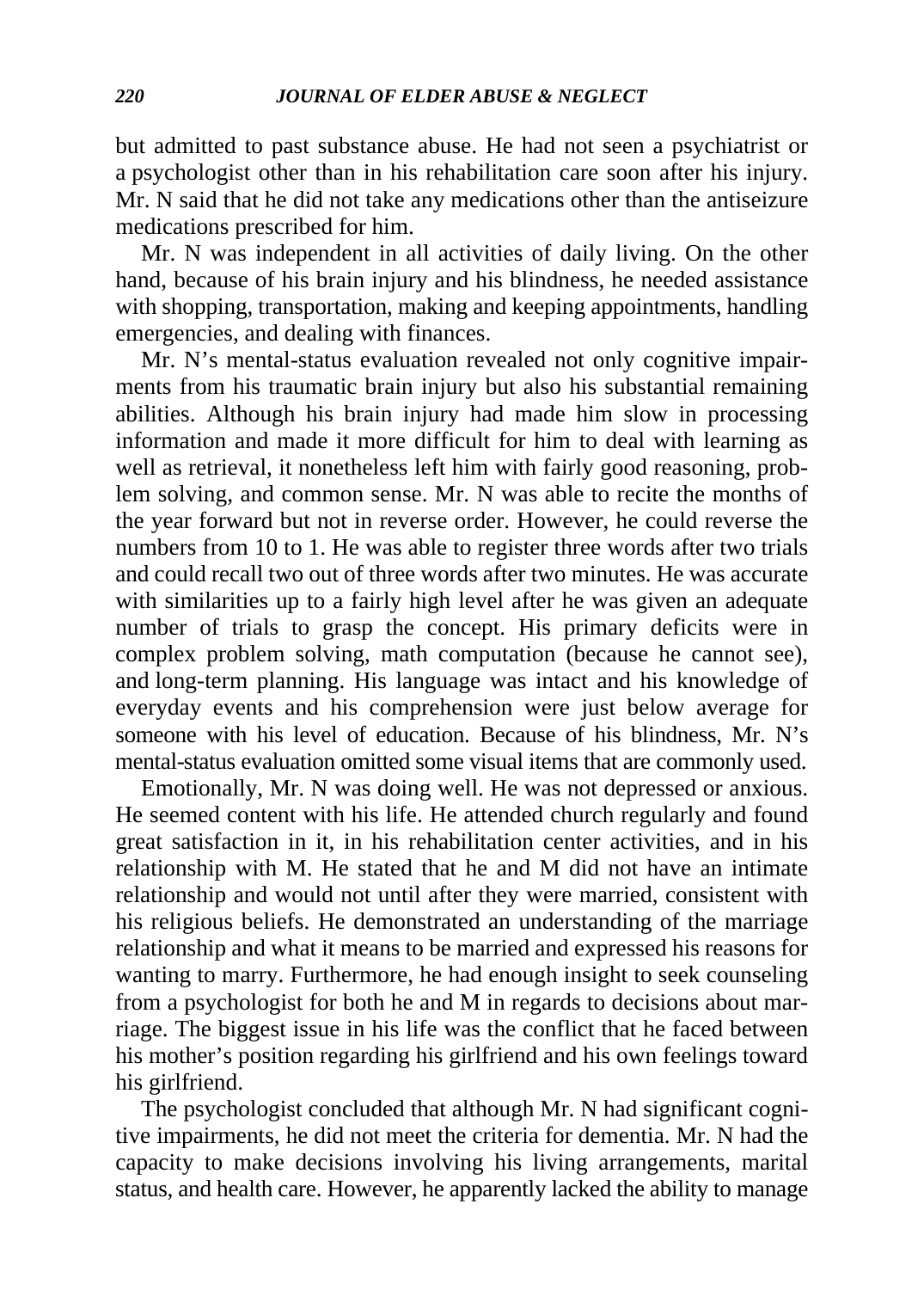his everyday finances and was vulnerable to possible financial abuse. The psychologist recommended the least amount of intrusion in Mr. N's life that would protect his assets and his finances. The psychologist also recommended that Mr. N remain in rehabilitation because it was doing him a great deal of good. The psychologist did not believe that conservatorship would be in Mr. N's best interests because he was continuing to make improvements in his own life.

#### *Case 5*

Mr. R, a 58-year-old Hispanic male, was referred for a second opinion regarding his mental status. A VAST geriatrician did a medical evaluation at the request of APS. The physician was concerned about Mr. R's mental status and requested that the psychologist also assess him. This case involved alleged financial abuse by a neighbor. It had been reported that the neighbor misused some of Mr. R's checks and not only forged his name to cash the checks for her benefit but also used his PIN number to gain access to his accounts. Both APS and law enforcement were investigating the case. The purpose of this evaluation was to determine both Mr. R's status as a dependent adult under the law and his mental status in regards to his vulnerability to financial abuse (owing to both his cognitive status and his susceptibility to undue influence). In addition, there was a concern that Mr. R was experiencing psychological consequences from the abuse and was in need of psychological services.

The psychologist evaluated Mr. R in his home in the presence of the APS social worker and an interpreter. The interview was conducted primarily in Spanish, Mr. R's native and preferred language.

Mr. R was born into a large family in Mexico. He obtained no education because the family needed him to work for income. He claimed that his father frequently scolded him and beat him, often by hitting him on the head. He moved to the United States 35 years prior to the interview to work as a farm laborer. An early marriage in Mexico had ended in divorce and a subsequent 16-year relationship had ended with the woman's death approximately two years prior. Mr. R had lived in his apartment for about two years. Although sparse, the apartment was well kept and more than adequate for his needs. Mr. R was receiving 75 hours per month of publicly funded in-home supportive services.

Mr. R was estranged from much of his family and had few friends. He turned to his neighbors and apartment manager for occasional help with his finances and other needs. The alleged perpetrator in this case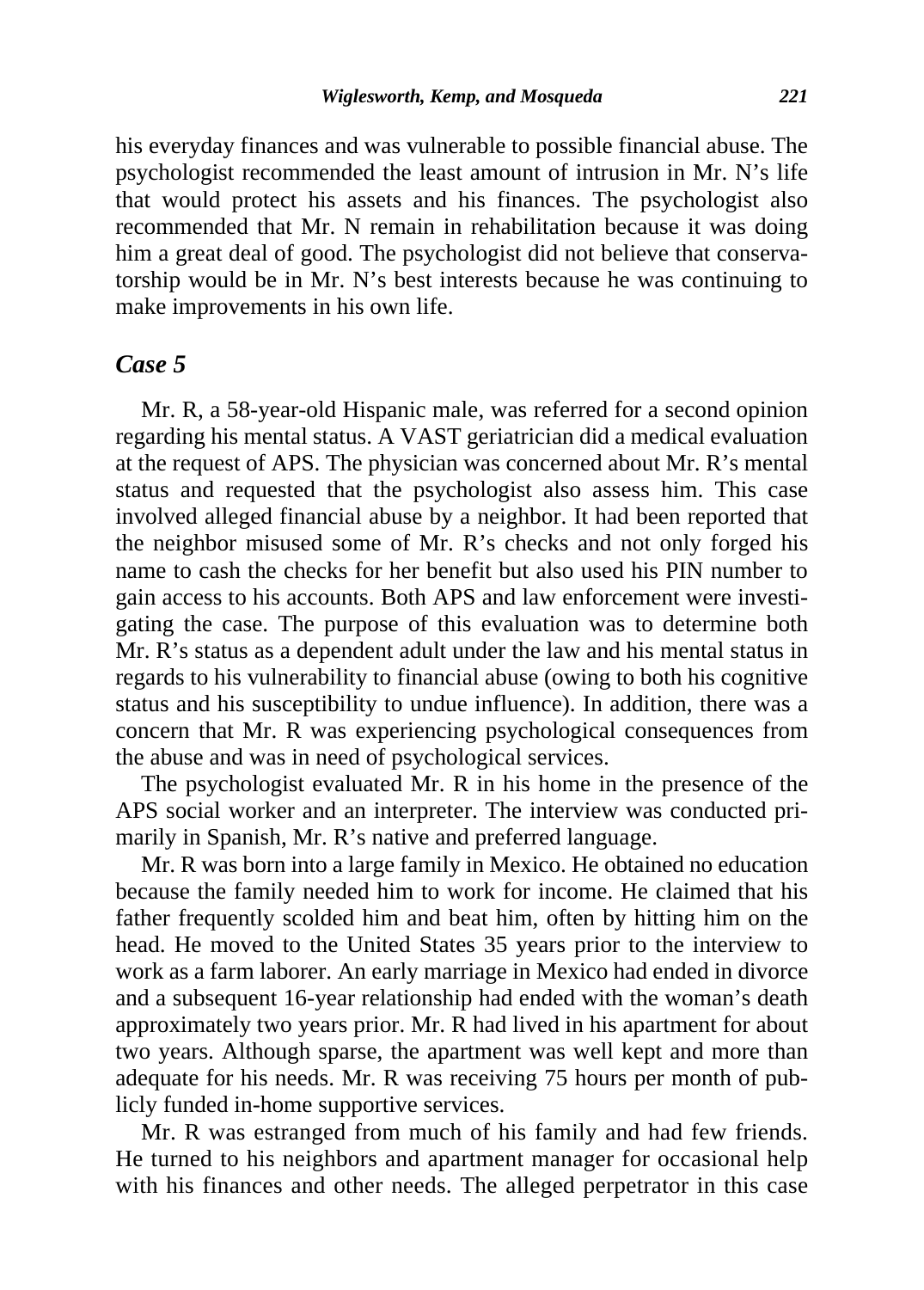befriended Mr. R by offering him help, bringing him meals, and inviting herself over to his place. Later, she allegedly took advantage of him financially. At the time of the interview, Mr. R's primary sources of support were the apartment manager, APS, and weekly phone contact with one sister.

Mr. R was diagnosed with diabetes and he had back and a leg injuries. He suffered from dizziness. He had a psychiatric history dating back to approximately 1983, when he reported that he first developed a major depression and subsequently, psychotic symptoms. He was treated by a psychiatrist at that time, and he continued to be on a variety of psychotropic medications to treat his depression and anxiety disorder with psychotic features. He also took medicine for his diabetes.

Mr. R needed assistance with some activities of daily living. He was able to eat and use the toilet by himself but he had fallen repeatedly while taking a shower and was in need of grab bars or possibly a bath bench to prevent further injury. His ambulation was limited, because of his back injury, to about 25–30 yards.

Mr. R required assistance with most instrumental activities of daily living. He knew how to dial 911 for an emergency but could no longer drive, could not manage his finances, and needed help making and keeping his appointments, managing his medications, and doing his household chores.

During the mental-status evaluation, Mr. R was somewhat guarded, possibly because of his lack of education, but he tried most of the items he was asked to perform. He declined to take a clock-drawing test, reporting that he was not able to write. He was not able to copy pentagons or do math problems but his short- and long-term memory were intact. He could neither read nor write. He was unable to complete any reasoning questions, such as why crops grow better in the summertime than in the wintertime, or to answer basic questions, such as why someone needs a driver's license in order to drive.

Emotionally, Mr. R was depressed and highly anxious, both preexisting and at the time of the interview. These conditions appeared to be further exacerbated by financial problems resulting from the alleged financial abuse. The stress of the recent financial difficulties also had increased his physical symptoms and he reported more pain in his head, back, and neck. Mr. R also reported ongoing psychotic symptoms including constant voices in his head, some of which he knew were not real, and visual hallucinations. His sleep often was disturbed by visual hallucinations and he reported seeing people coming into his room and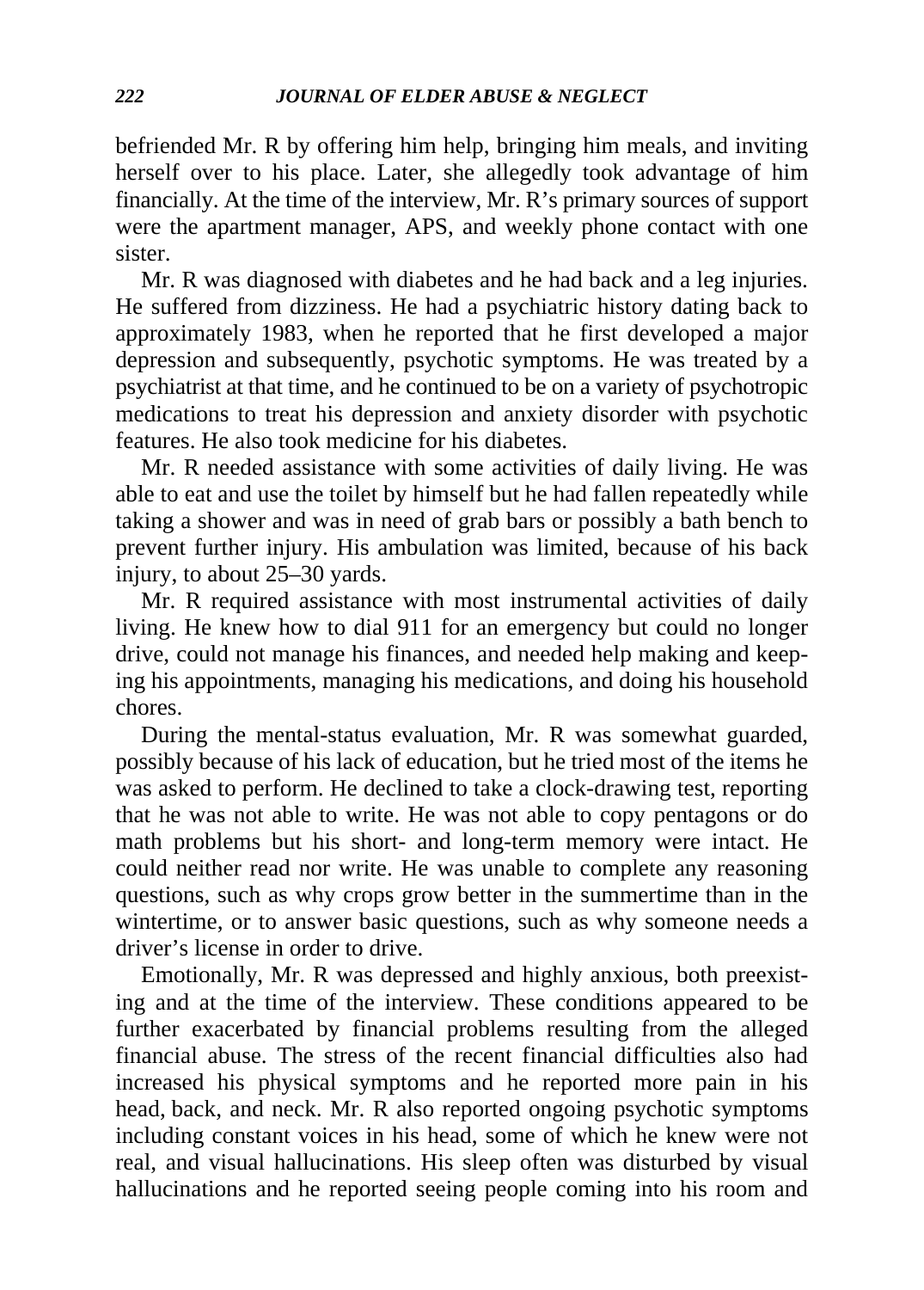trying to direct him. Mr. R was not drinking alcohol but said that he drank approximately three to four beers each day up until three months prior to the interview.

It was the psychologist's opinion that Mr. R had multiple factors affecting his cognitive capacity: traumatic brain injury, low level of education, depression, and psychosis. Although he did not meet criteria for either delirium or dementia, he was certainly impaired. The psychologist concluded that Mr. R met the legal definition of *dependent adult* because of his psychiatric disability of many years duration. He lacked basic understanding of many things and was highly vulnerable to both undue influence and financial abuse. The psychologist recommended some therapy activities such as an adult-day health care center, physical therapy, occupational therapy, increased socialization, and referral back to his psychiatrist.

# *Case 6*

Mrs. E, a 78-year-old White female, was reported to APS for neglect by others. She seemed to lack the capacity to look after herself, her dwelling, or her medical needs. The psychologist was asked to assess Mrs. E's cognitive status and, in particular, whether she had the capacity to refuse medical care and to stay safely in her own environment.

The psychologist conducted the evaluation of Mrs. E in her home with the APS social worker present.

Mrs. E could not state where she was born or where she went to school, if she was married, or how long she had lived in the current residence. The home was filthy and had the stench of old urine, there were animal feces, and there did not appear to be proper food in the house. It appeared as though Mrs. E's only source of support was the alleged abuser in this case.

Mrs. E could not give information about her medical status or state who her physician was or whether she took any medication.

Mrs. E was semi-independent in activities of daily living. She was semiambulatory and her hygiene was poor. She was completely dependent in instrumental activities of daily living. She could not drive, shop, make or keep appointments, do housekeeping tasks, manage her medications, or handle her finances.

During the mental-status evaluation, Mrs. E was confused and disoriented. She did not know the date, her location, or her current address. She could not remember any of three words after two minutes and she became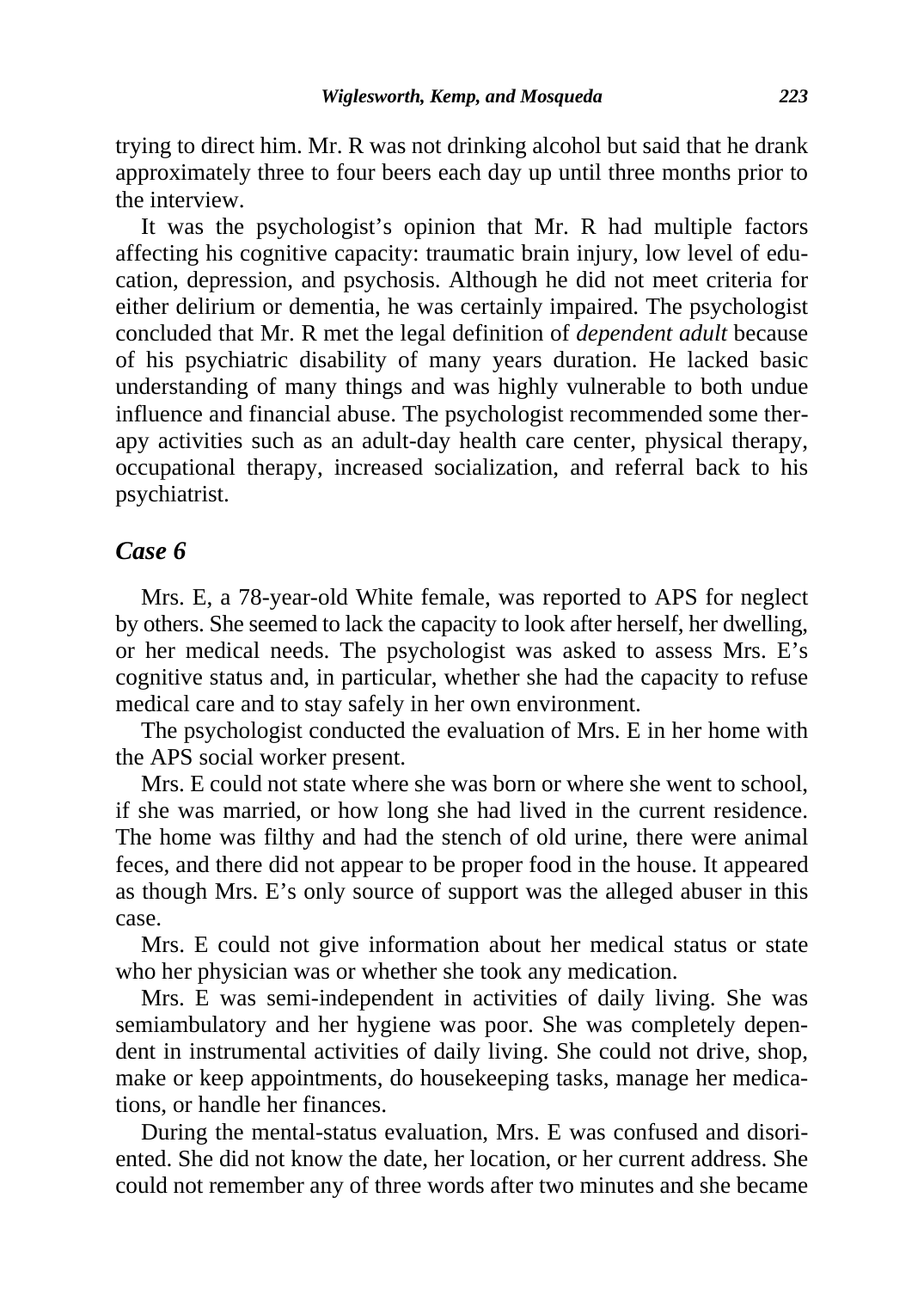easily confused with too much information. It was not possible to go much further in the evaluation.

Mrs. E had a severe cognitive impairment, most likely a delirium, and she needed immediate attention for a medical evaluation. She did not have the capacity to make this decision on her own. The psychologist recommended that an evaluation be performed through her physician, an emergency room, or a hospital admission. The psychologist was not optimistic about her capacity to live on her own but recommended that this situation be reassessed once her medical condition was adequately addressed.

# *Case 7*

Mrs. B, an 80-year-old White female, was referred to the EAFC by the long-term care ombudsman for an evaluation of her psychological status in regards to allegations of possible sexual abuse. The circumstances of the case were as follows: Mrs. B had a male friend who visited her frequently in the assisted-living facility and they reportedly had sexual relations. Mrs. B's daughter and the facility were concerned about the male friend taking advantage of Mrs. B because her cognition was impaired. Another implied referral question concerned her capacity to choose to have a sexual relationship.

The psychologist met first with Mrs. B's daughter and the ombudsman to gain some background. Then he saw Mrs. B at the assisted-living facility where she resided.

The psychologist asked Mrs. B about her history, noting that she was able to relate details of her career and marriage and to state her children's names and where they lived. Mrs. B met her male friend many years ago when she was still married and he was a neighbor. Following her husband's death, they continued their friendship. Mrs. B had few friends from her past and although she had met a couple of people in the facility, she reported that she was closest to her daughter and male friend.

Mrs. B was on medication to lower her blood pressure and she had a history of alcohol abuse. She and her daughter both stated that she no longer drank. Mrs. B was independent in activities of daily living and required assistance in instrumental activities of daily living.

During her mental-status evaluation, Mrs. B was able to recall one of three words after a two-minute delay with cueing. She made some slight errors in construction on the clock-drawing test. Her knowledge of world events was somewhat impaired even though she said that she watched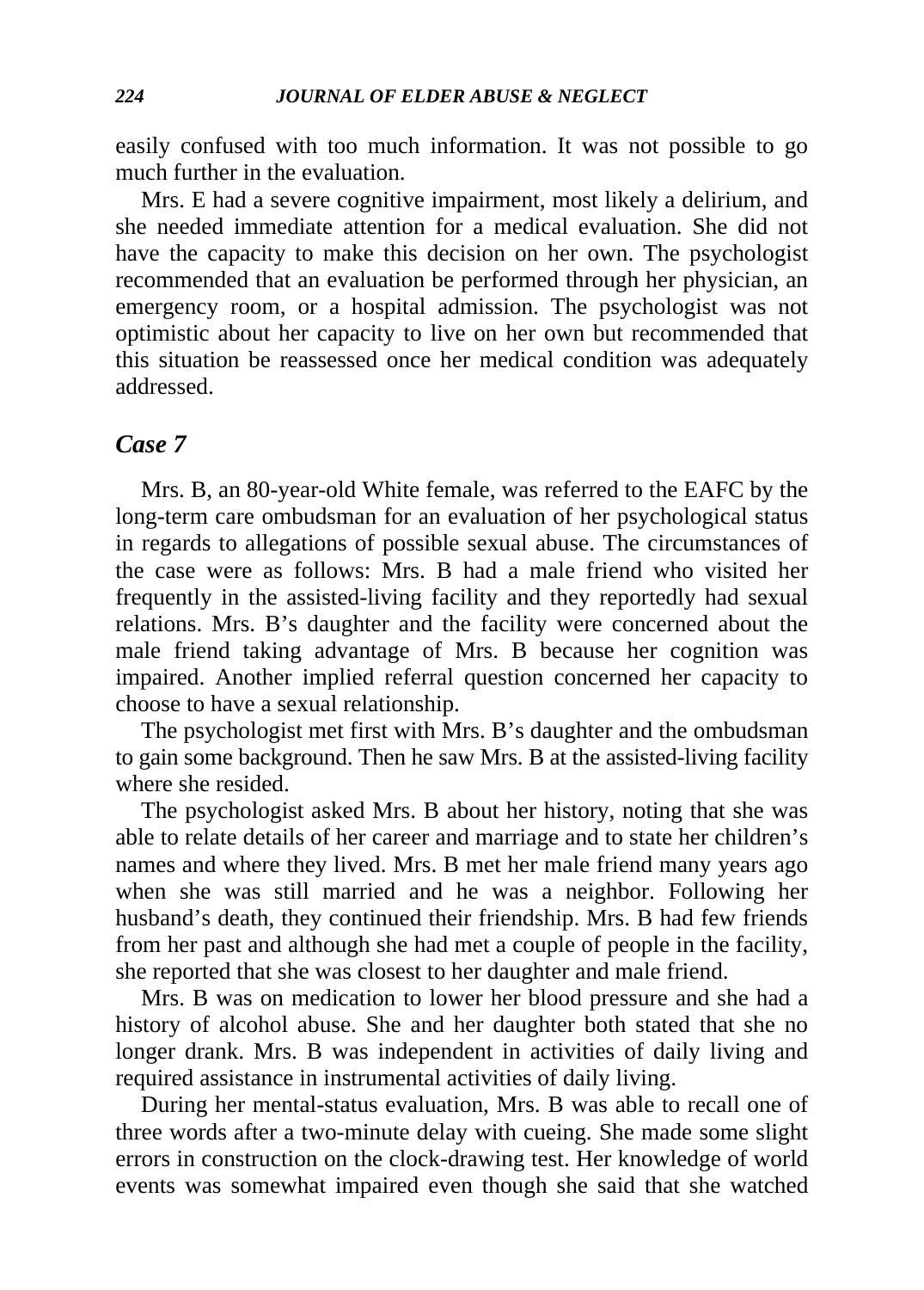television. She had no difficulty naming gross objects but had difficulty naming fine details. She was poor at explaining similarities and failed a task of logically sequencing numbers. Repeat testing of her memory indicated some improvement, thus she did have some ability to learn.

Mrs. B was not depressed or anxious. Although she mentioned her male friend, she did not volunteer any information on the nature of the friendship.

In a subsequent conversation with the daughter about her concerns, the daughter denied that there was any physical or psychological abuse on the part of male friend. It became obvious that the daughter and the owners of the long-term care facility did not like Mrs. B's male friend.

The psychologist concluded that Mrs. B had a mild to moderate dementia, possibly of vascular origin because her deficits were not typical of Alzheimer's disease. Despite her cognitive impairment, Mrs. B still had good everyday reasoning and insight and was capable of making choices about her own relationships. The psychologist could not find psychological evidence that Mrs. B was being abused sexually.

## *Case 8*

Mr. S was an 84-year-old male originally from the Middle East. He was referred to the VAST psychologist and geriatrician for an evaluation of his mental status and physical and psychological well being in connection with a case of alleged physical and financial abuse. It was alleged that Mr. S's grandson, who had been living with him at the time, choked and assaulted Mr. S and took several hundred dollars from him. The police were called and the grandson was arrested and jailed. The alleged abuser had subsequently been bailed out by his mother. It was necessary to determine Mr. S's mental health after the alleged assault and his need for psychological (and medical) services as well as his ability to serve as witness at his grandson's trial.

The psychologist conducted a mental status evaluation of Mr. S in his home. A police investigator, an APS social worker, a geriatrician, and an interpreter were present. Mr. S spoke Farsi, but no English.

Through the interpreter, Mr. S related his personal history including growing up in Iran and coming to the United States to live nine years prior to the interview. He had no formal education and was illiterate. His wife of 50 years had died about two years prior. Mr. S resided in a two-story, rented condominium and depended on public assistance for his income and housing. The condo was mostly adequate for his needs but his having to go upstairs to the bedrooms was a source of concern.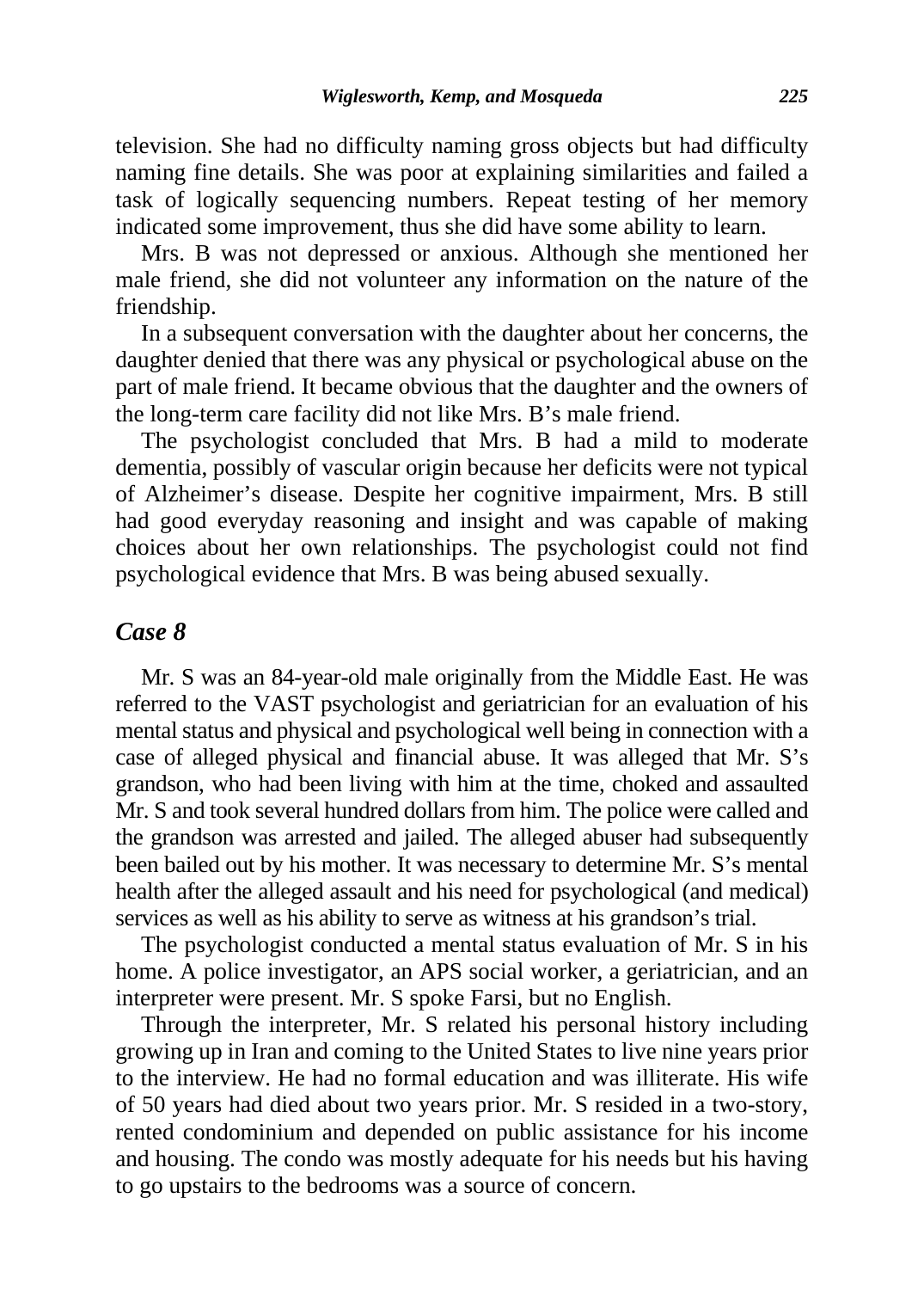Mr. S's grandson had lived with him prior to the incident that led to his arrest. Mr. S's daughter (the grandson's mother) had been Mr. S's primary source of support at that time. However, it appeared that subsequently the daughter had withdrawn her support and was siding with the grandson in the case. Mr. S was relying primarily on formal rather than family support at the time of the interview. Mr. S reported that he and his friends would go daily for walks to the end of the street and to the park. He spent his time with his friends as well as watching television and listening to the radio.

Mr. S was in very frail condition because of chronic obstructive pulmonary disease and he was on oxygen. He used a nebulizer and other medicines but his compliance was in question. Mr. S had been hospitalized involuntarily a few weeks prior to the interview for extreme agitation subsequent to the alleged assault. It appeared that he was not taking any medicine as a result of that hospitalization. He reported that he took no over-the-counter medicines for pain or for sleep. Mr. S did not drink alcohol.

Mr. S was mostly independent in activities of daily living. He ambulated with great difficulty. He was able to shower independently and to help prepare his own meals and eat independently. He required assistance in instrumental activities of daily living. He had never driven; he needed assistance with shopping, managing his finances, taking his medicines, making and keeping appointments, and taking care of household chores.

Mr. S was cooperative but highly excitable during the mental-status exam. Cognitively, his short- and long-term memory were intact. However, he did have some executive function deficits. He was not able to say the months of the year forward or in reverse even in his native language.

During the interview, Mr. S was tangential in his thought processes and he displayed a lot of impulsivity and poor judgment. At many points, he had to be brought back to the topic and became agitated when the topic turned to the alleged assault. He was extremely upset and terrified at the abuse that he said he suffered at the hands of his grandson. According to Mr. S, he never expected that someone he had trusted as much as he did his grandson could abuse him. His extreme agitation made it difficult for him to stay on target in conversation and further impaired his thought process. The psychologist could elicit from him no symptoms of hallucination or delusions. He was more frightened to go out than he used to be and watched the neighborhood and checked things carefully before going outdoors. Mr. S was obviously greatly agitated and terrified by what happened to him.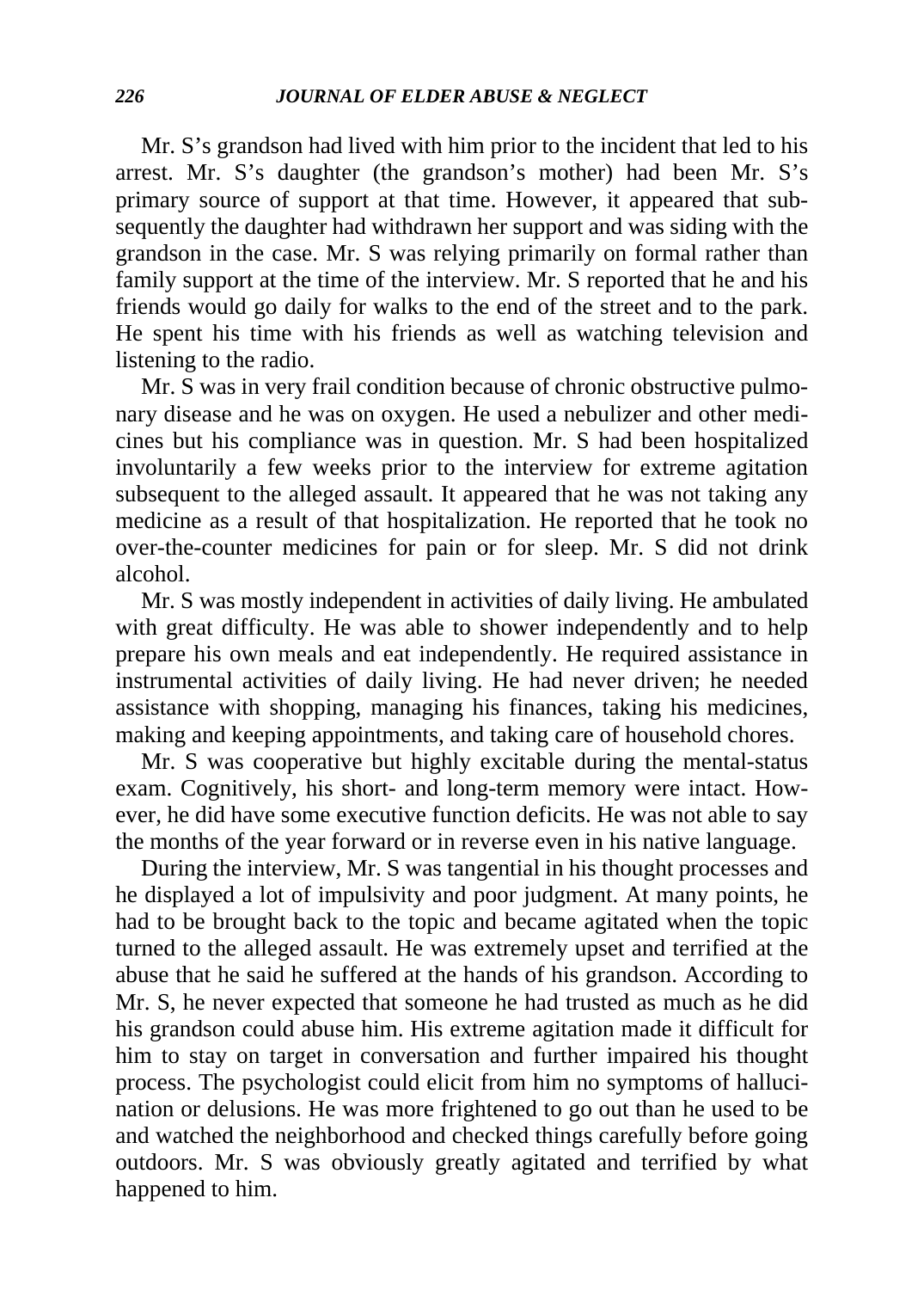The psychologist diagnosed Mr. S with an acute agitation that was the result of the alleged trauma that he sustained. Despite his deficits in executive function and lack of education, he was a reliable historian. The psychologist recommended that Mr. S be referred to a geriatric psychiatrist who spoke his language in order to be further evaluated for medications. Finally, the psychologist advised that social services would be needed to compensate for the difficult conflicts that were occurring in Mr. S's family as a result of the allegations of abuse.

#### *RESULTS*

In the study sample, at least 12 of the 87 cases referred for mental status assessments were determined by the local deputy district attorney to be criminal, with 11 resulting in convictions (12 felony convictions, some on multiple counts, for a total of 12 felonies and 4 misdemeanors). Six of the cases resulted in probate conservatorships but the follow-up data are not available on many cases referred for conservatorship because private conservatorships may not be reported back to the EAFC. Feedback from social workers indicates that the mental-status assessments often result in alerting families or other responsible agents to provide appropriate support and services for the alleged victims of abuse. In addition, capacity assessments are crucial to protect the autonomy of those who retain decision making capacity.

#### *DISCUSSION*

The case studies were selected for the breadth of referral questions and assessments represented. The researchers conducted an analysis of a sample of referrals designated for the clinical psychologist as they come into the EAFC. Although most are submitted by APS workers (78%), all of the other EAFC agencies that are allowed to refer cases (ombudsman, law enforcement, and district attorney) also have requested the clinical psychologist's services. Similarly, all types of abuse (physical, sexual, psychological, financial, and neglect by others and self) are represented, but the clinical psychologist's expertise is called for most often in cases of financial exploitation (55%). The clients the psychologist assesses are most often elders (83%), but the remainder are dependent adult clients (17%).

The reasons that trigger the EAFC referral may differ from the referral questions that ultimately guide the home visit assessments because of the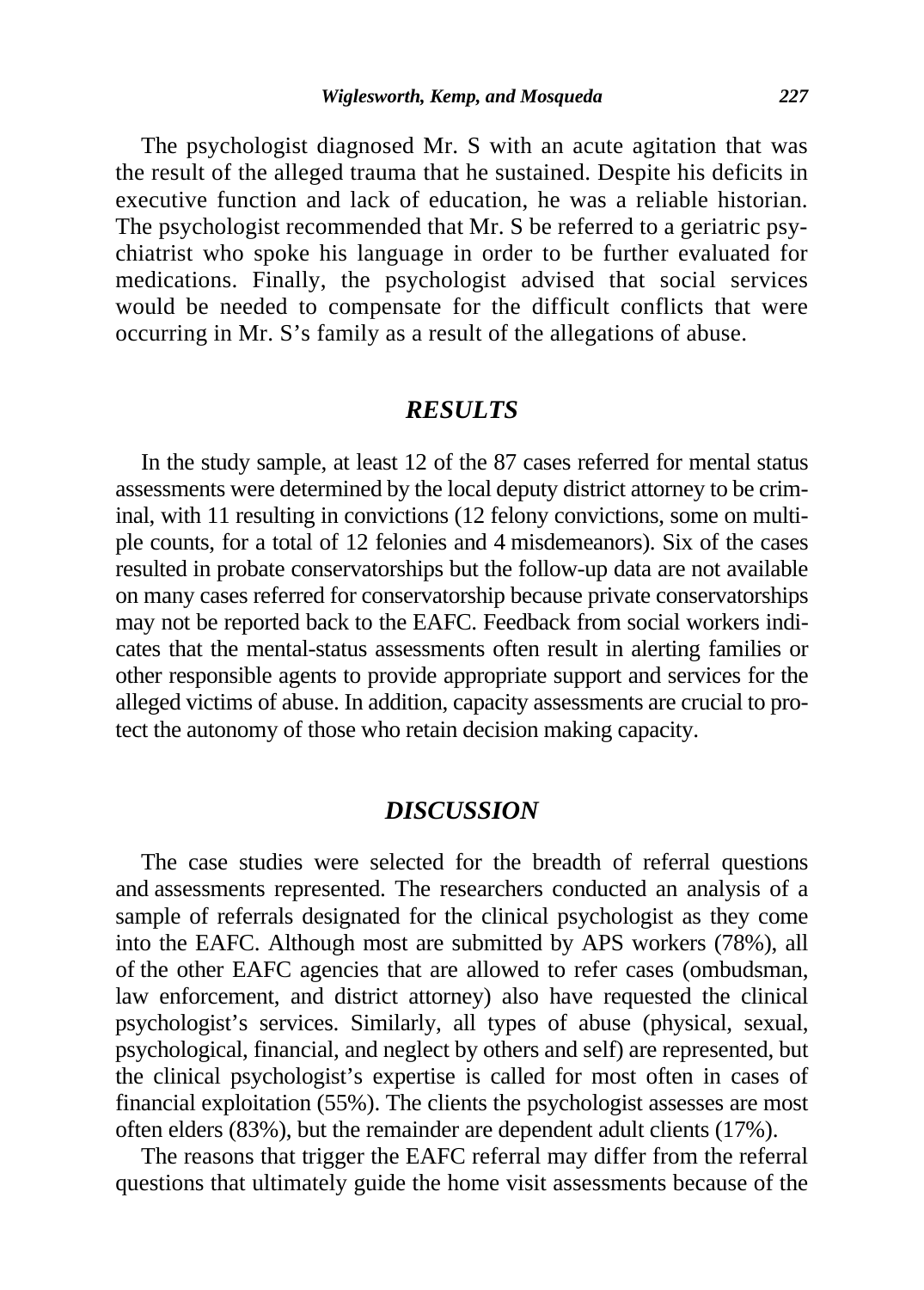more thorough consideration of the issues of the case that occurs in the EAFC. Analysis of the reasons for the initial referral indicate that APS refers cases when there are questions about the following.

- The client's underlying psychological status
- How severely impaired the client is cognitively
- Whether the client is safe to stay at home based on their mental health conditions
- Approaches to care

On the other hand, when the referral comes from the criminal justice system the need may be to collect evidence regarding the mental status of the victim or perpetrator to complete the investigation or to evaluate witnesses who are historians of the abuse event but who may have cognitive or psychological deficits. It also may be important to establish the psychologist as an expert witness for the planned prosecution.

Some of the psychologist's skills are specific to a specialist in elder abuse, for example, the assessment of undue influence. Others are more generally available, for example, through a primary care physician (e.g., a capacity declaration to support conservatorship proceedings), but may not be available to victims of elder abuse who have no physician, refuse to leave their homes, or whose need for protection calls for prompt attention that is not available through their own medical coverage. A frequent concern in referring the clinical psychologist for a home visit is the willingness of the person targeted for the call to consent to being assessed. However, the well being of elder abuse victims is the paramount concern and the potential for failure seldom drives the decision to dispatch the psychologist on a home visit. Only a small fraction of attempted home visits are unsuccessful because of refusal or inability to locate the client.

# *CONCLUSION*

The experience of an Elder Abuse Forensic Center with access to the services of a clinical psychologist illustrates the value and importance of mental-status assessment of victims and sometimes perpetrators of elder mistreatment. The authors' primary purpose was to highlight the usefulness to those who manage, investigate, and prosecute elder and dependent adult mistreatment cases of a detailed mental-status evaluation that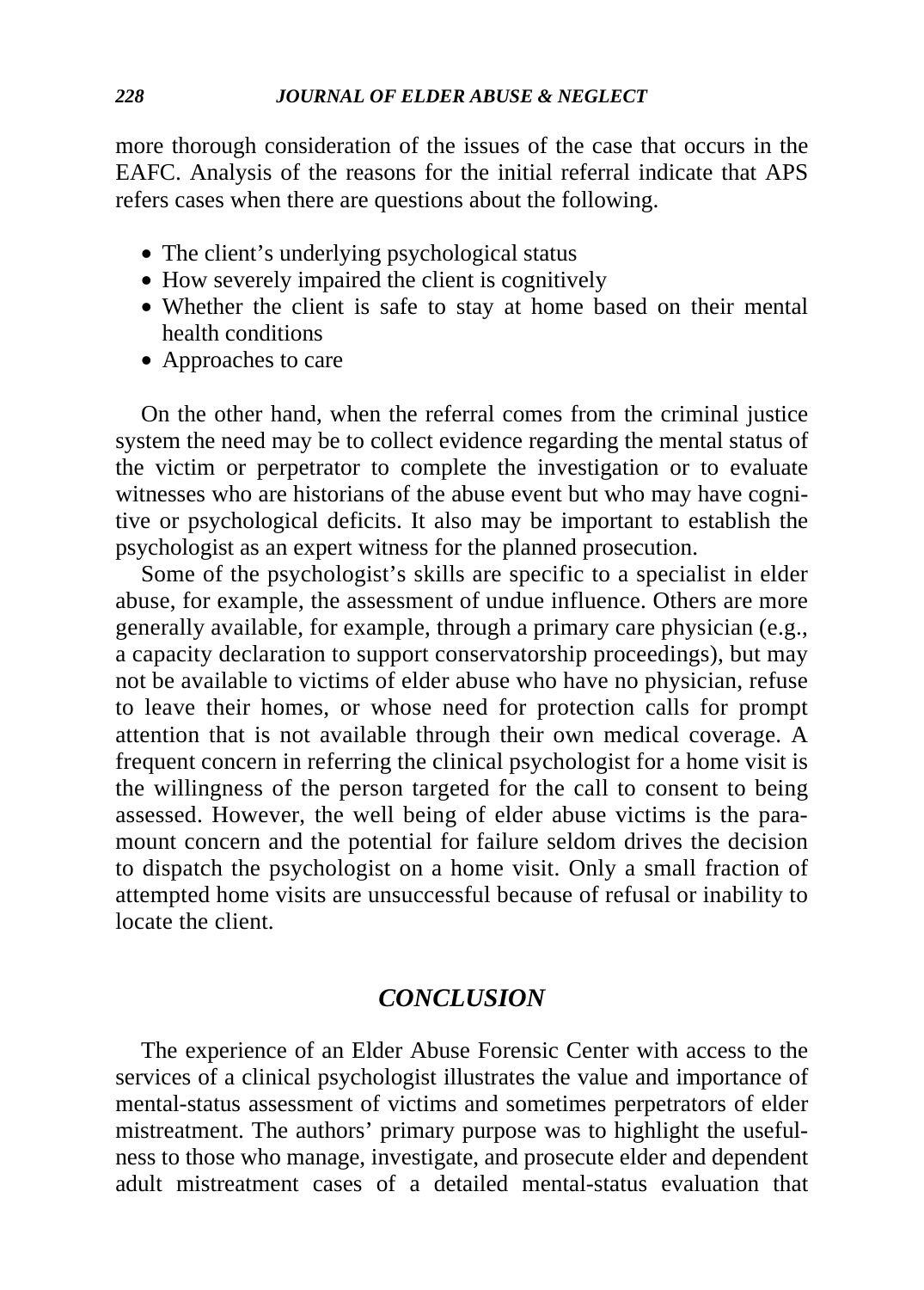addresses specific referral questions related to cognitive status, decision making capacity, and emotional states.

#### **REFERENCES**

- American Bar Association Commission on Law and Aging & American Psychological Association. (2005). *Assessment of older adults with diminished capacity: A handbook for lawyers*. Washington, DC: Author.
- American Psychiatric Association. (2000). *Diagnostic and statistical manual of mental disorders* (4th ed., text rev.). Washington, DC: Author.
- Blum, B. (1999). *Testimony to the Senate Committee on Commerce, Science and Transportation: Hearing on "Fraud: Targeting America's Seniors."* Washington, DC: GPO.
- Cairns, R., Maddock, C., Buchanan, A., David, A. S., Hayward, P., Richardson, G., et al. (2005). Reliability of mental capacity assessments in psychiatric in-patients. *British Journal of Psychiatry, 187*(4), 372–378.
- Dunn, L. B., Nowrangi, M. A., Palmer, B. W., Jeste, D. V., & Saks, E. R. (2006). Assessing decisional capacity for clinical research or treatment: A review of instruments. *American Journal of Psychiatry, 163*(8), 1323–1334.
- Ganzini, L., Volicer, L., Nelson, W., & Derse, A. (2003). Pitfalls in assessment of decision-making capacity. *Psychosomatics, 44*(3), 237–243.
- Grisso, T., Appelbaum, P. S., Mulvey, E. P., & Fletcher, K. (1995). The MacArthur treatment competence study II. *Law and Human Behavior, 19*(2), 127–148.
- Kemp, B. J., & Mosqueda, L. (2005). Elder financial abuse: An evaluation framework and supporting evidence. *Journal of the American Geriatrics Society, 53*(7), 1123–1127.
- Kim, S. Y. H., Karlawish, J. H. T., & Caine, E. D. (2002). Current state of research on decision-making competence of cognitively impaired elderly persons. *American Journal of Geriatric Psychiatry, 10*(2), 151–165.
- Marson, D. C., Huthwaite, J. S., & Hebert, K. (2004). Testamentary capacity and undue influence in the elderly: A jurisprudent therapy perspective. *Law & Psychology Review, 28*, 71–96.
- Mosqueda, L., Burnight, K., Liao, S., & Kemp, B. (2004). Advancing the field of elder mistreatment: A new model for integration of social and medical services. *The Gerontologist, 44*(5), 703–708.
- Moye, J. (1999). Assessment of competency and decision making capacity. In P. A. Lichtenberg (Ed.), *Handbook of assessment in clinical gerontolog*y (pp. 488–528). New York: Wiley.
- Peisah, C. (2005). Reflections on changes in defining testamentary capacity. *International Psychogeriatrics, 17*(4), 709–712.
- Quinn, M. (2002). Undue influence and elder abuse: Recognition and intervention strategies. *Geriatric Nursing, 23*(1), 11–17.
- Raymont, V. (2002). "Not in perfect mind"—The complexity of clinical capacity assessment. *Psychiatric Bulletin, 26*(6), 201–204.